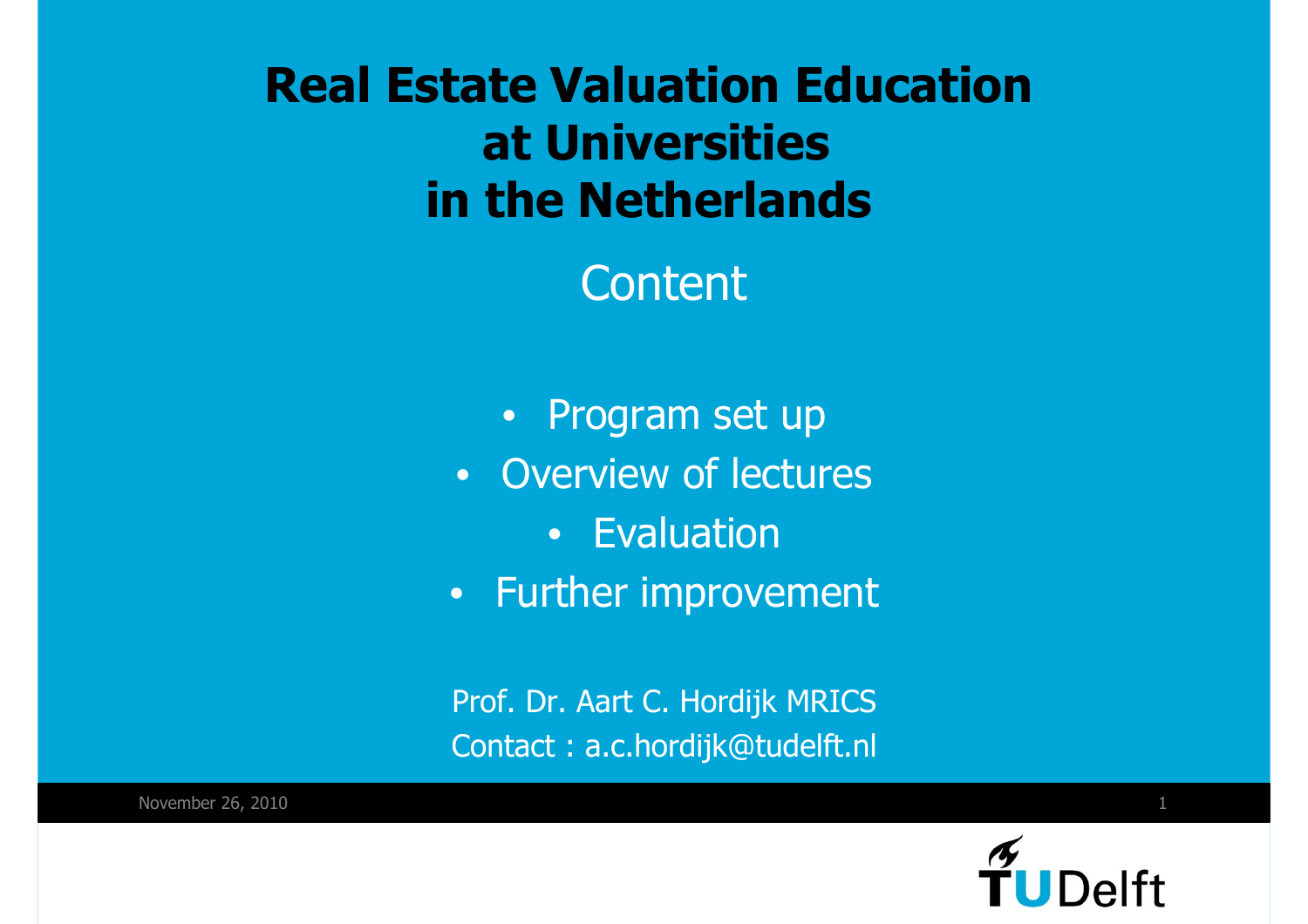### **Real Estate ValuationThe way lectures have been organised (1)**

- •High ambition, valuation has many aspects
- • Theory and practice are both present, lectures as well as workshops, high interaction required
- • First part concentrates on skills, knowledge and valuation practice
- Second part concentrates on analyses, valuation related issues and more complex valuations
- $\bullet$  Financial calculations are important, but analysis and problem solving are also important

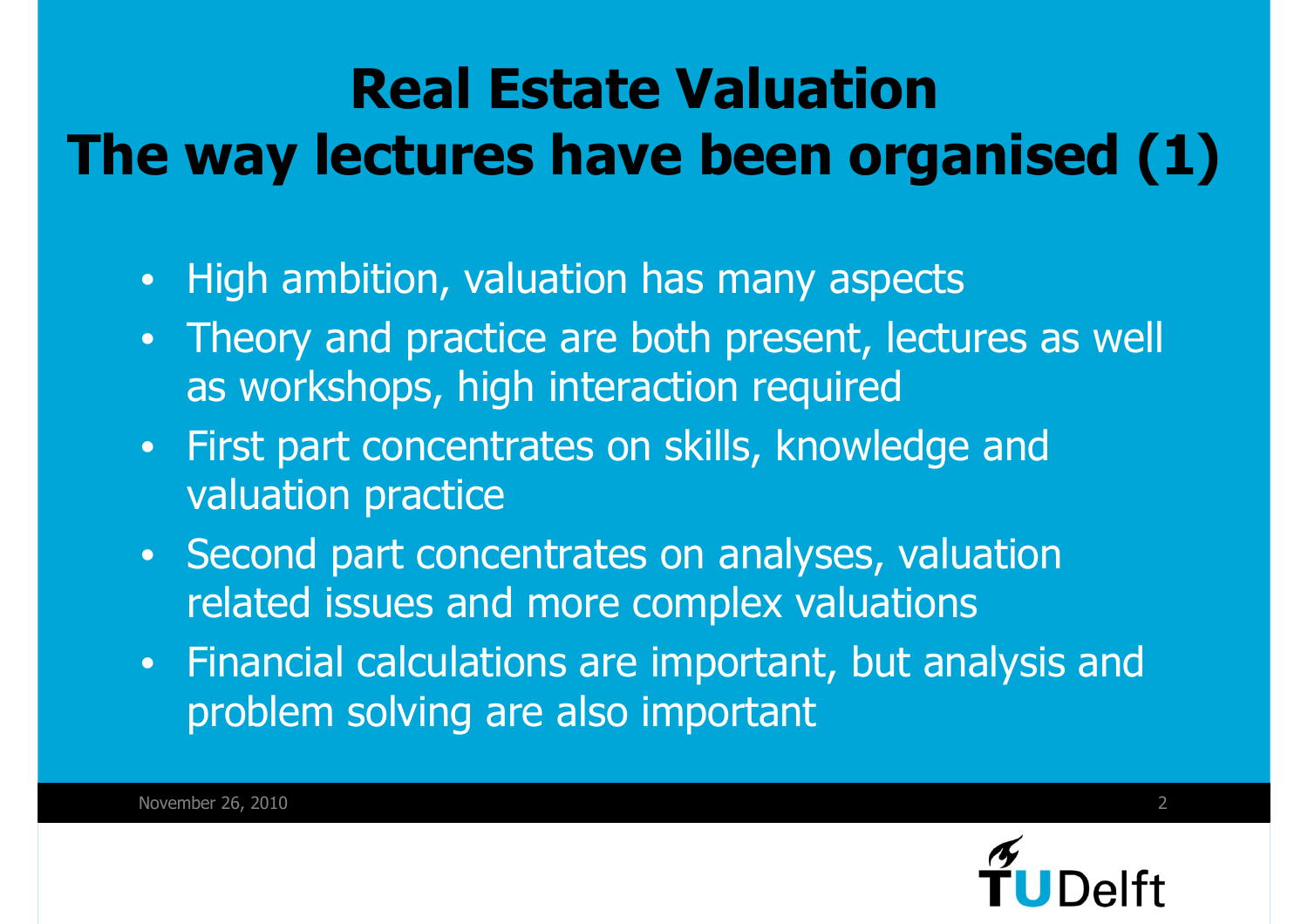### **Real Estate ValuationThe way lectures have been organised (2)**

- •Questions about previous lectures and workshops
- •Theory : literature, papers, debate
- • Practice : workshops, actual valuations, presentations, discussion, with valuation experts who did the valuations themselves
- All lectures and workshops are mandatory, any absence should be communicated

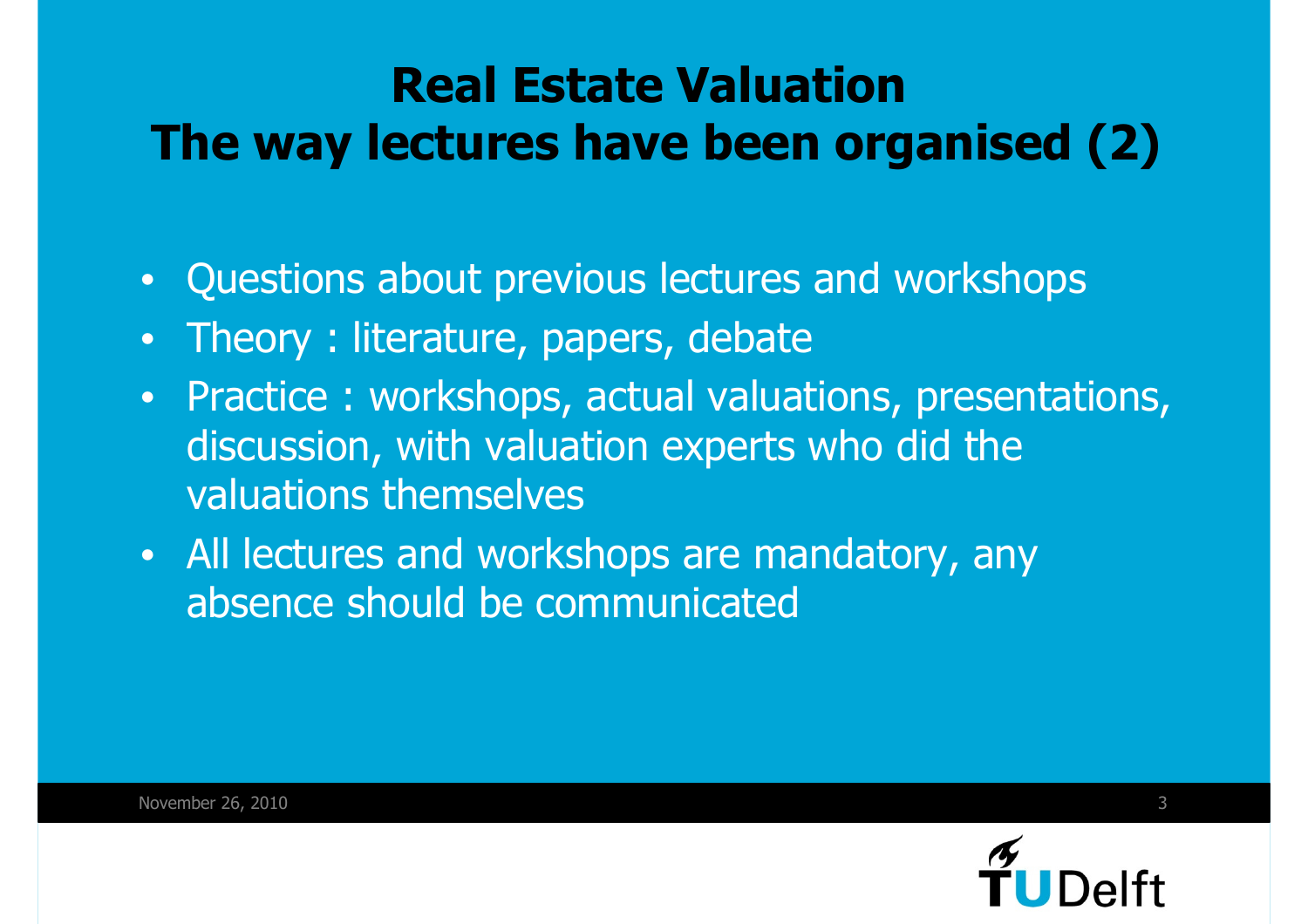### **Real Estate ValuationThe way lectures have been organised (3)**

- Valuation teams, 3 to 4 students, foreign students to be divided over the teams
- • One valuation per fortnight, checklist of subjects and DCF/income capitalization frameworks are available
- High level of effort, time consuming, divide the work •
- • Presentations, to be received by email 5 days inadvance (a.c.hordijk@tudelft.nl)
- Timeframe at the workshop :
	- presentation, comments by students/practitioners
	- discussion and improvements

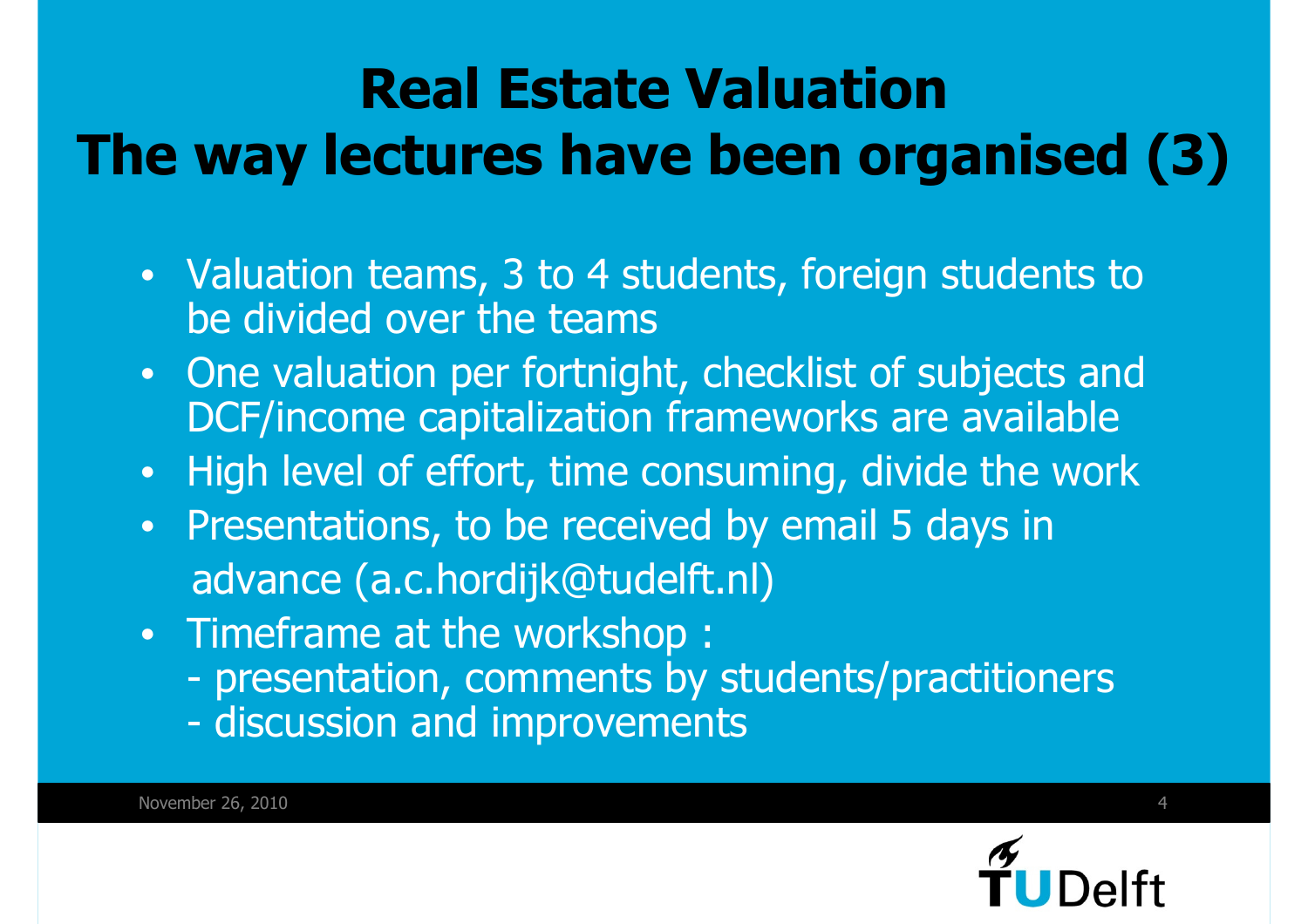### **Real Estate ValuationThe program (1)**

#### •Lecture one

- •09.45 - 10.30 Introduction to Real Estate Valuation
- •10.45 - 11.30 Market analysis, supply and demand
- 11.45 12.30 Residential valuation theory and introduction to the assignment
- •Recommended literature for this lecture
- - Chapters from Lusht: 1 5<br>Further reading: 16.8, 17.4
- - Further reading: 16 & 17 (Lusht)



November 26, 2010 $\sim$  5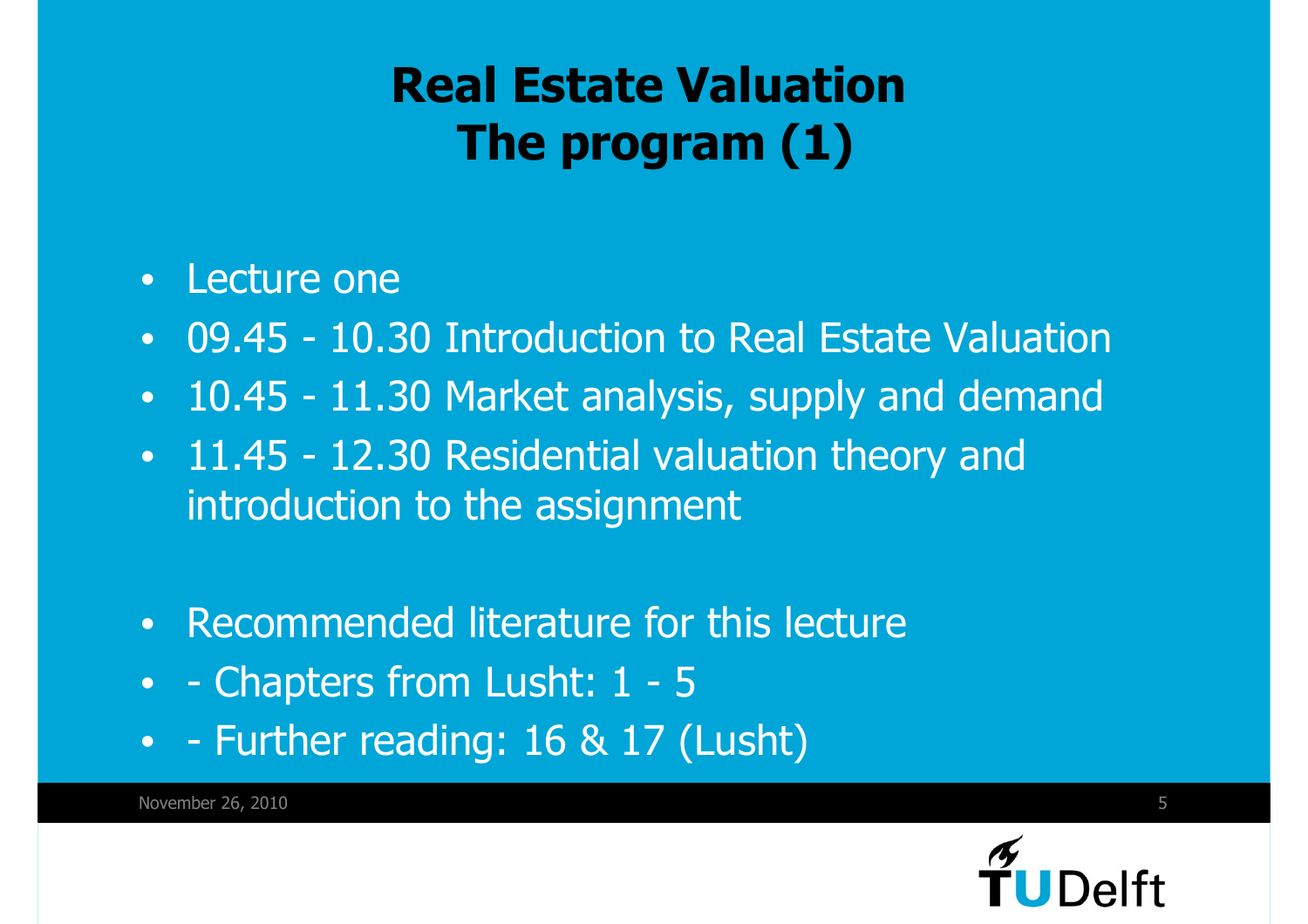### **Real Estate ValuationThe program (2)**

- •Lecture two
- •09.45 - 10.30 Income & sales comparison approach
- • 10.45 - 11.30 Discount rate / GIY/NIY estimation / IRR / leasehold effects
- 11.45 12.30 The cost approach & life cycle costs
- •Recommended literature for this lecture
- - Chapters from Lusht: 6, 9, 10 12, 19, 21, 22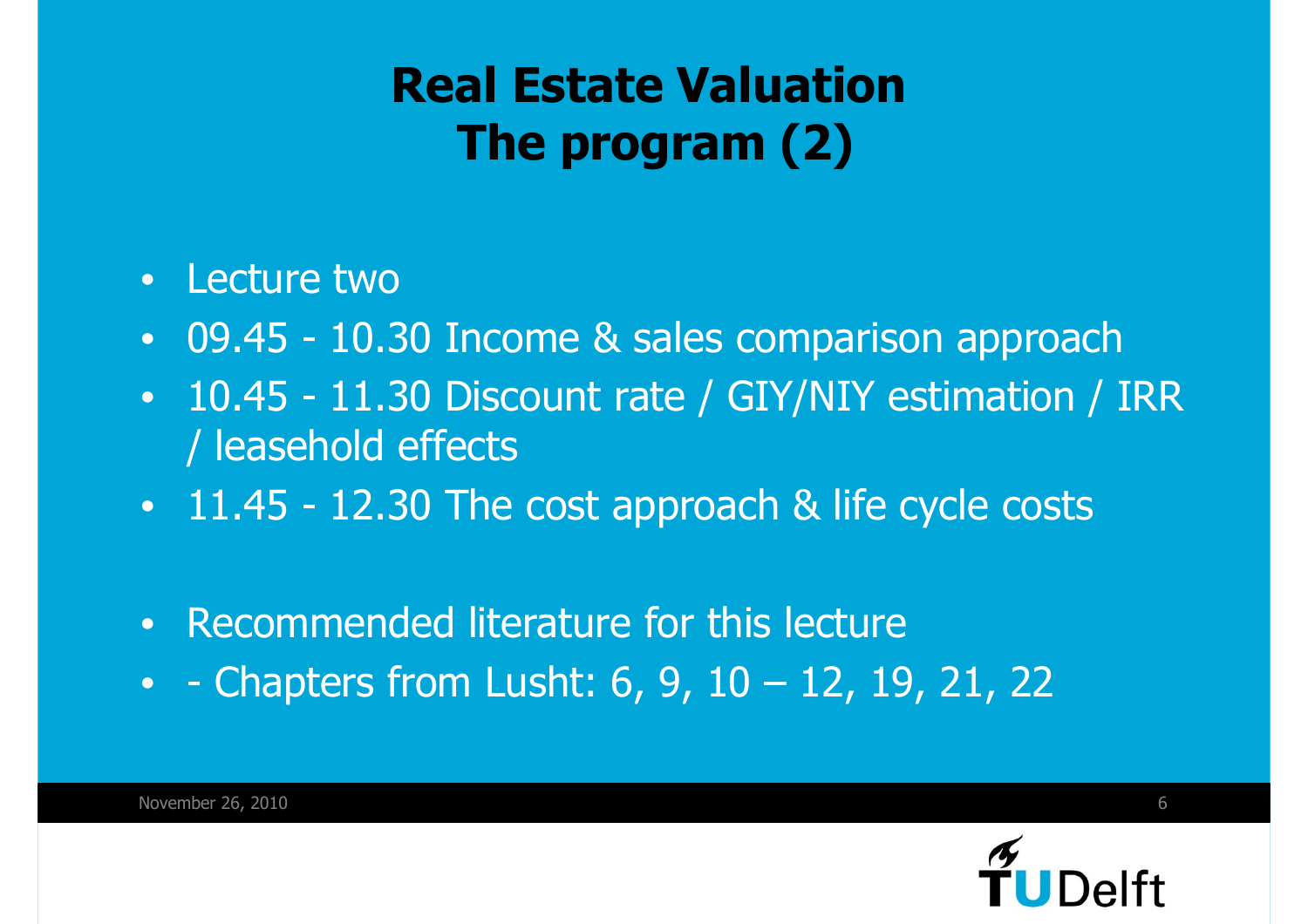### **Real Estate ValuationThe program (3)**

- •Lecture three
- • 09.45 - 10.30 Office and industrial valuation theory and introduction to the assignment
- •10.45 - 11.30 Presentations of residential assignments
- •11.45 - 12.30 Presentations of residential assignments
- 12.45 13:30 Presentations of residential assignments

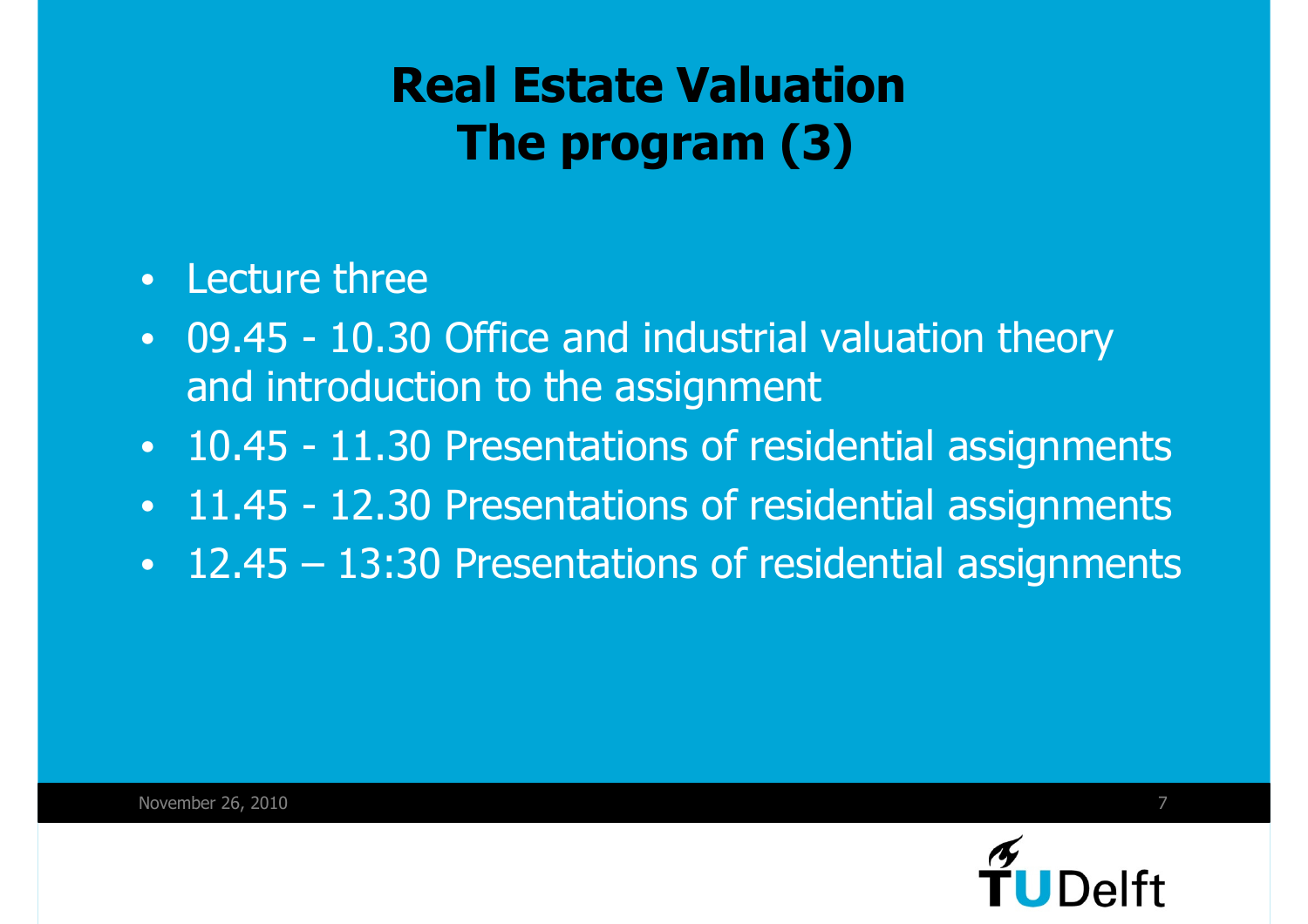### **Residential case studies : feedback**

 $\bullet$ 

 $\bullet$ 

 $\bullet$ 

 $\bullet$ 

 $\bullet$ 

- In general good work, presentations as well as reports ; sometimes some more background text necessary to explain the outcome a bit more
- Supply and demand often as inventory only, analyses and conclusions as well as the effects on the parameters for the financial calculations are often visible
- Clear and transparent approach with regard to rental growth potential
- Partial selling not to aggressive, check comparables carefullyDCF framework is example, careful with built-in assumptions

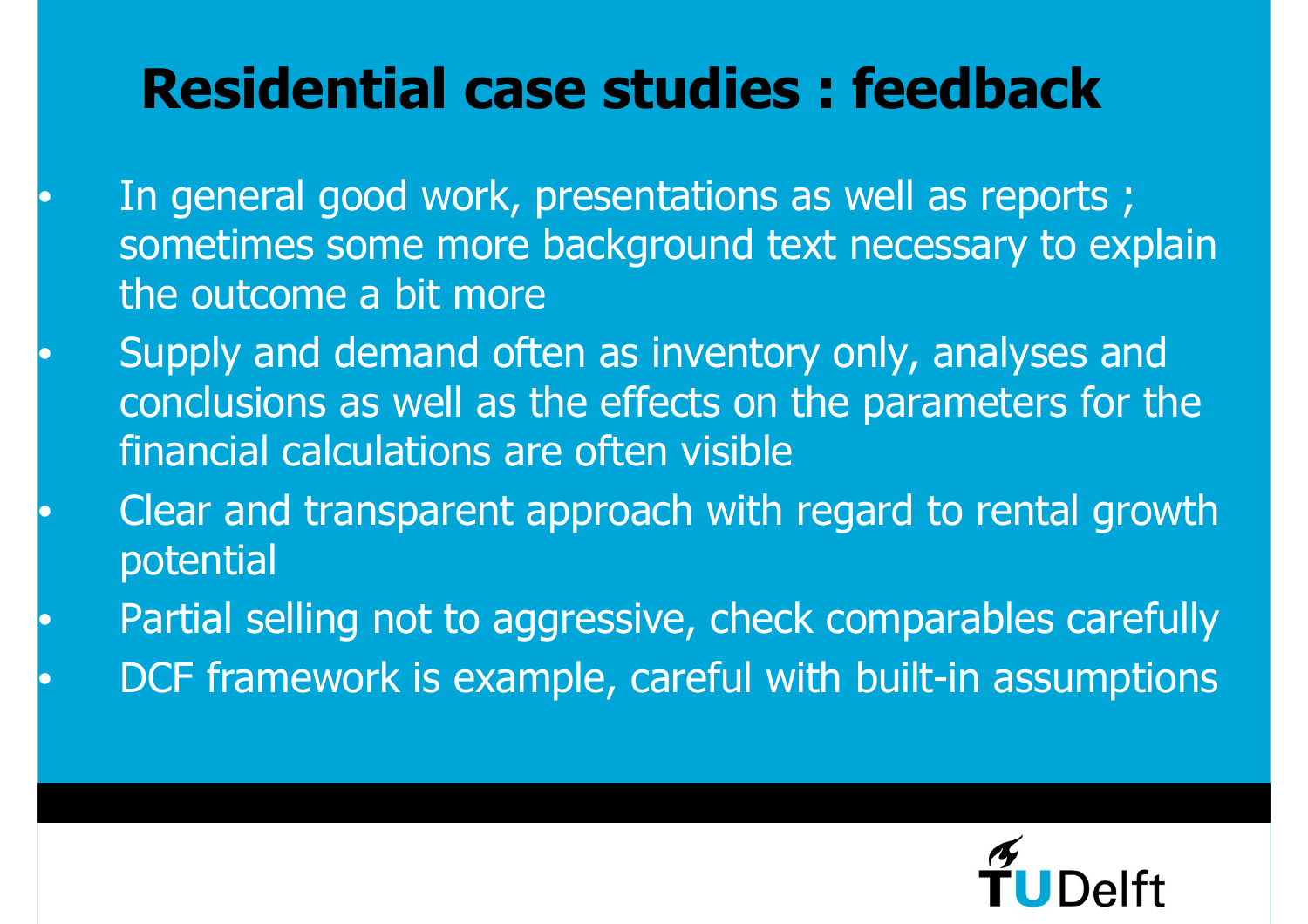### **Real Estate ValuationThe program (4)**

- Lecture four
- • 09.45 - 10.30 Introduction to multiple regression analysis
- 10.45 11.30 Introduction to mass appraisal<br>- 11.45 12.20 Mass appraisal warkshap
- •11.45 - 12.30 Mass appraisal workshop
- •Recommended literature for this lecture
- – Chapters from Lusht: 7, 8

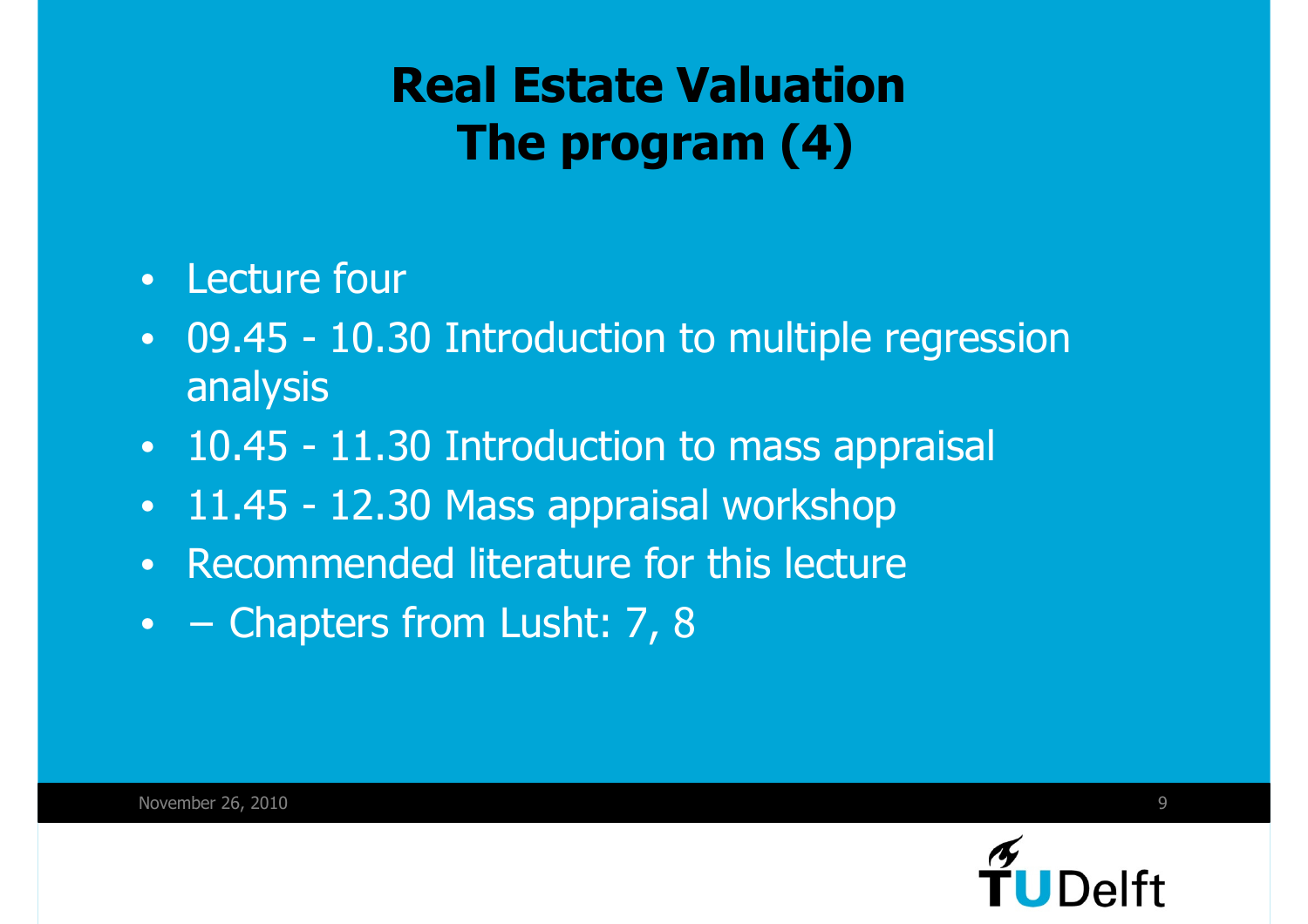### **Real Estate ValuationThe program (4 continued)**

- •Recommended literature (continued) :
- •**Journal articles:**
- • Benjamin, J. D., R. S. Guttery, et al. (2004). "Mass Appraisal: An Introduction to Multiple Regression Analysis for Real Estate Valuation." JOURNAL OF REAL ESTATE PRACTICE AND EDUCATION **7(1): 65-77.**
- • Dunse, N., Jones, C. (1998). "A Hedonic price model of office rent." *JOURNAL OF PROPERTY VALUATION &* INVESTMENT **16(3): 297-312.**

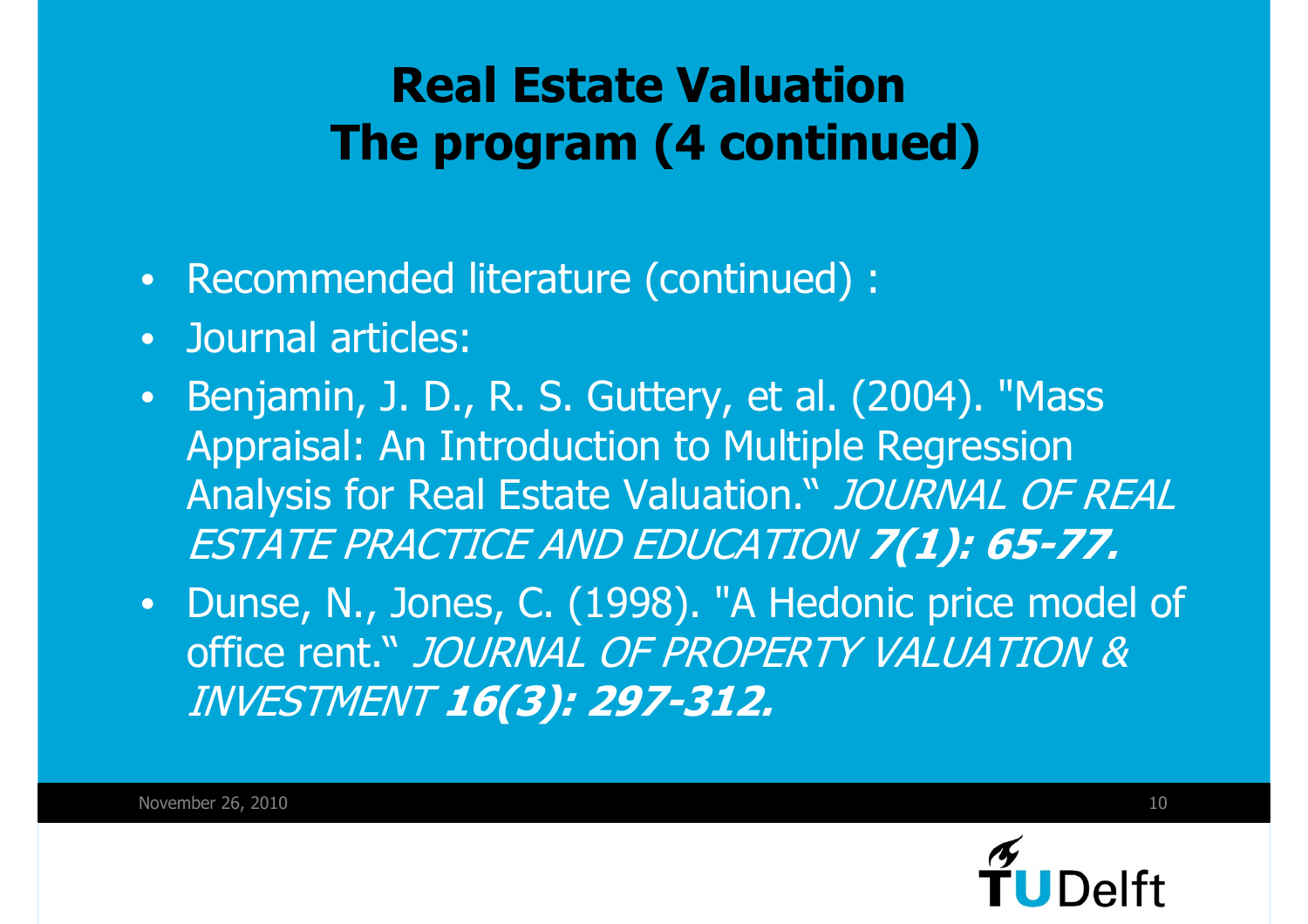### **Real Estate ValuationThe program (5)**

- •Lecture five
- $\bullet$  09.45 - 10.30 Retail and (optional) Hotel valuation theory and introduction to the retail and hotel assignment
- •10.45 - 11.30 Presentations of office assignments
- $\bullet$ 11.45 - 12.30 Presentations of office assignments
- 12.45 13:30 Presentations of industrial assignments

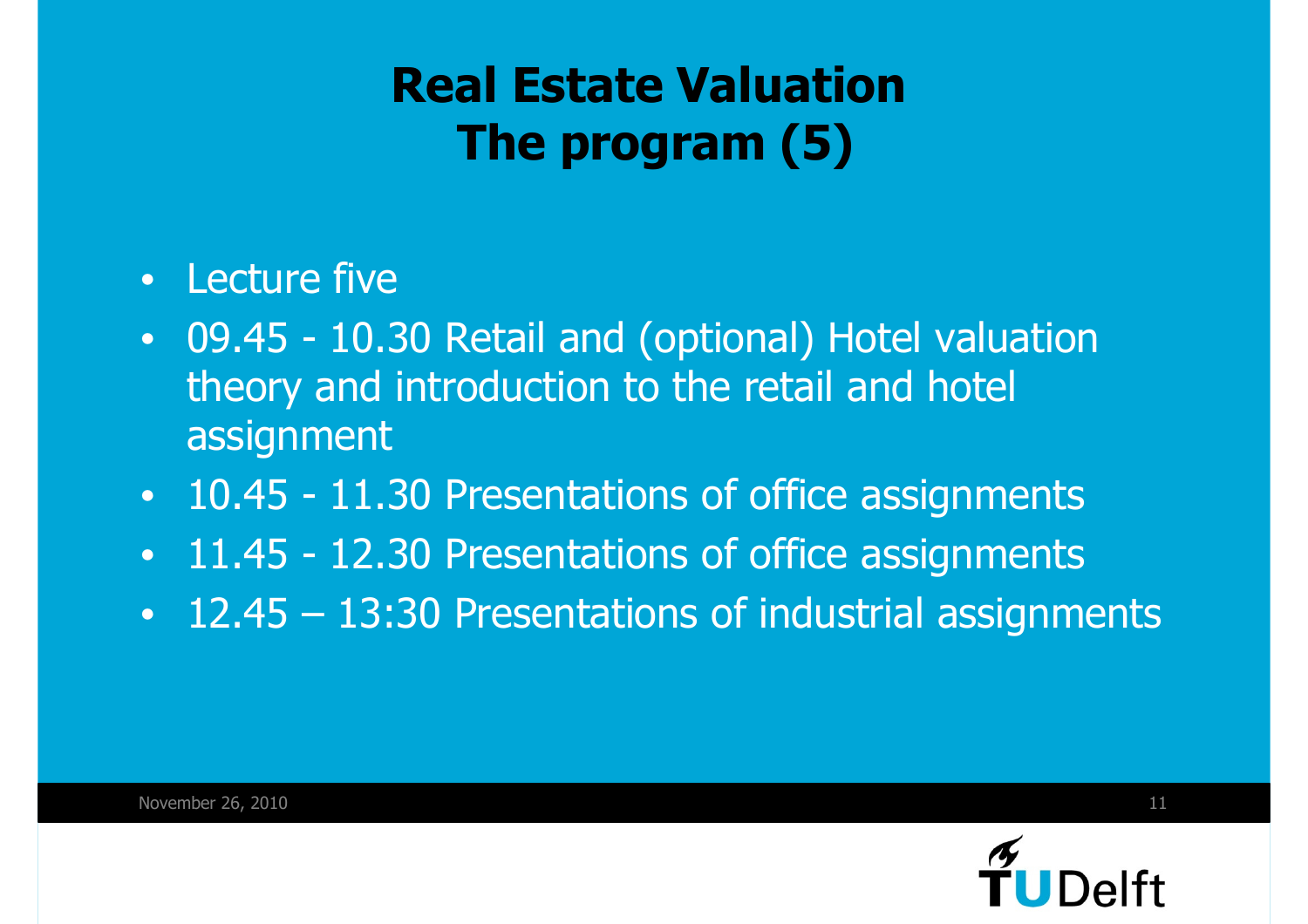### **Real Estate ValuationThe program (6)**

- •Lecture six
- •09.45 - 10.30 Property Tax ("WOZ") valuation
- • 10.45 - 11.30 Valuation consistency and accuracy, financial crises and long-run return series
- 11.45 12.30 Sustainability effects in valuations
- •Recommended literature for this lecture
- - Chapters from Hordijk: 2 till 5

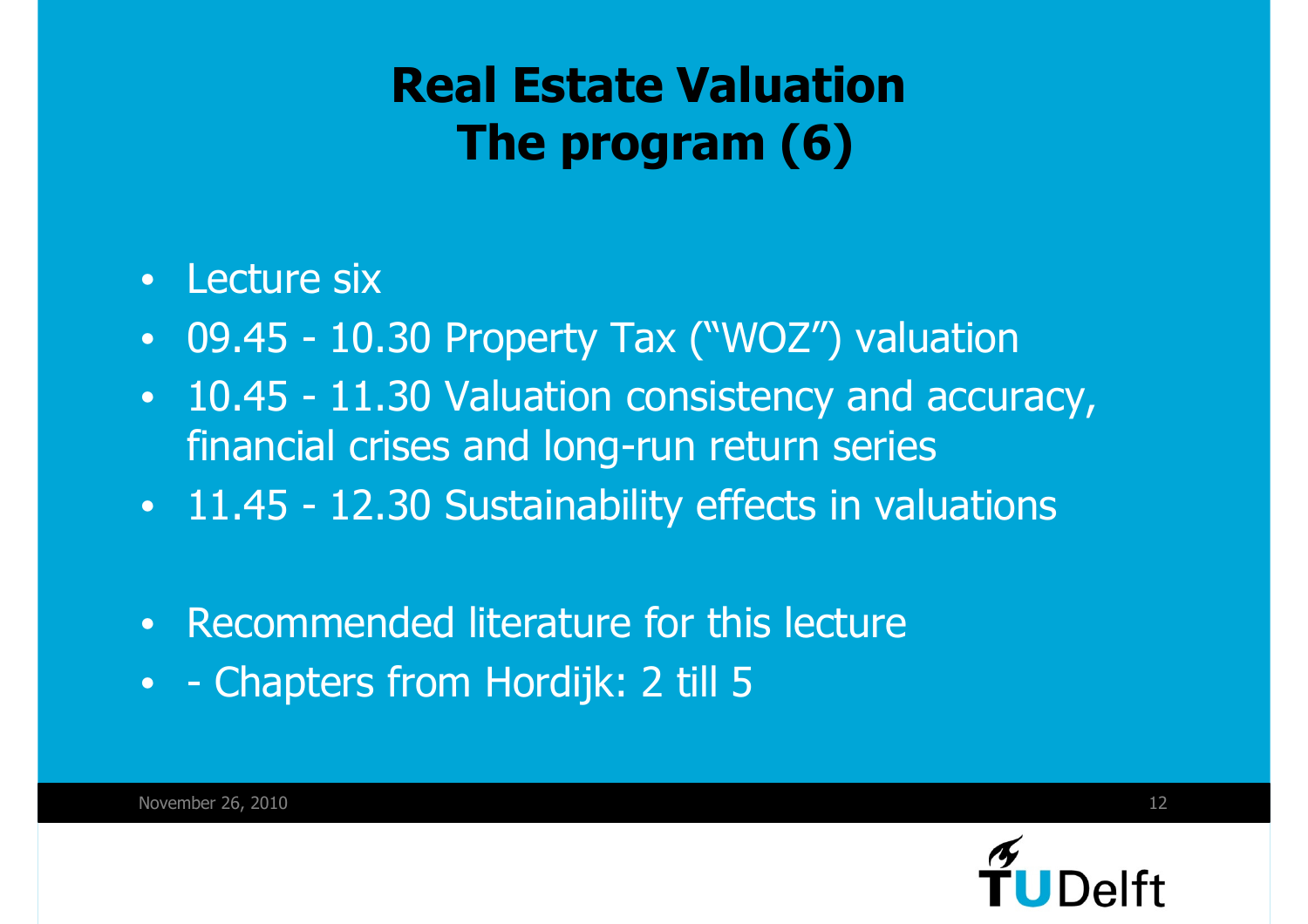### **Real Estate ValuationThe program (7)**

- •Lecture seven
- •09.45 - 10.30 Recap of lectures and hints for the exam
- •10.45 - 11.30 Presentations of retail assignments
- •11.45 - 12.30 Presentations of retail assignments
- 12.45 13:30 Presentations of hotel assignments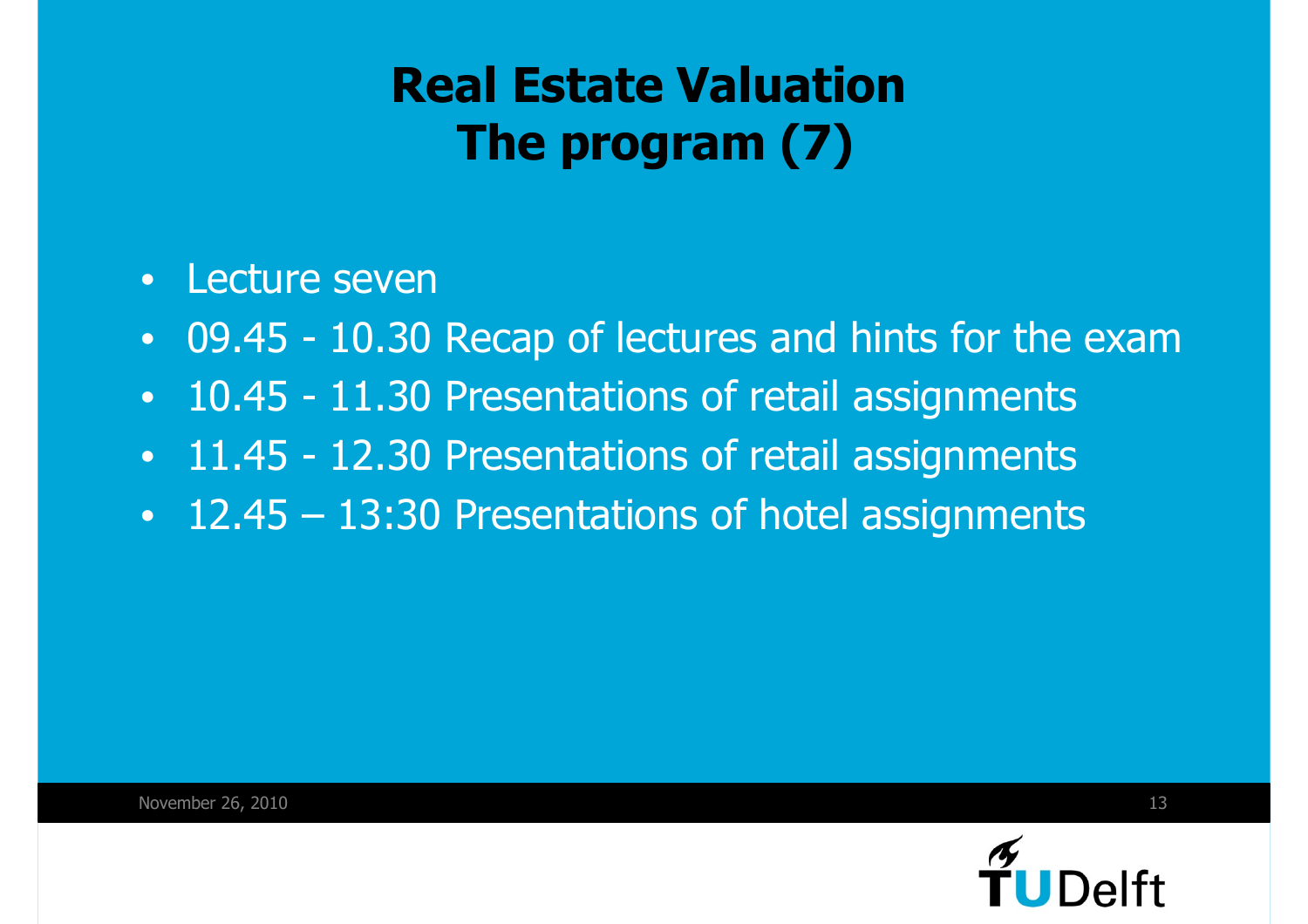### **Real Estate ValuationEvaluation and further improvement**

- •Real Estate Valuation is an elective subject in curriculum
- •Student numbers grew from 11 in 2005 to 45 in 2009
- • Succesful formula, interaction with practioners is highly appreciated by the students
- • For 2011 college hours have been increased by 4 to allow for more literature study and debate ( 7 ECTS in total )
- Same set up of the valuation courses introduced at the University of Amsterdam and Eindhoven as well
- Around 100 students this year followed valuation courses

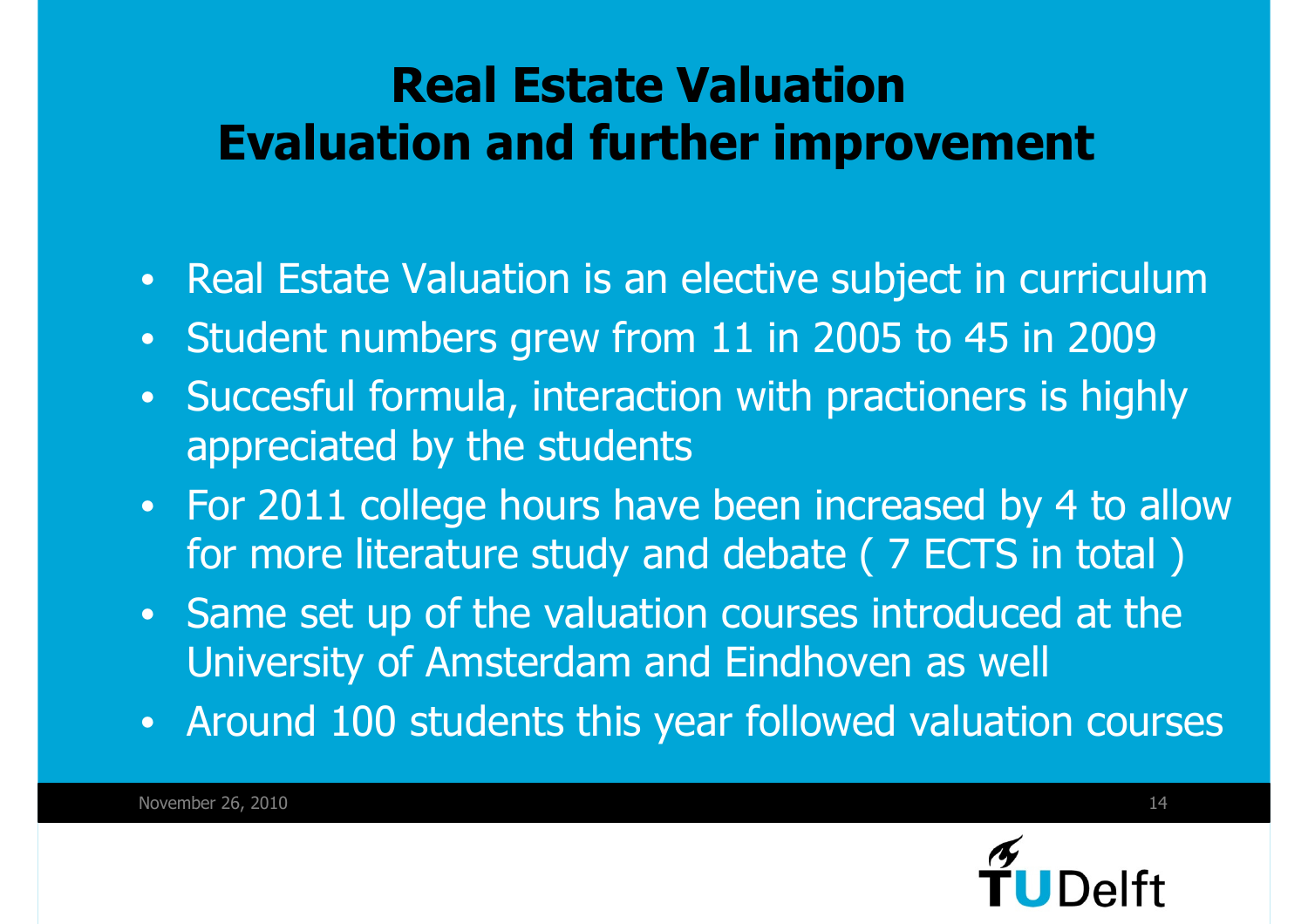### **REAL ESTATE VALUATION Year 2004**

### **Hullenbergweg 1-3 Amsterdam Southeast**



## **(abbreviatedversion)**

**Jeroen Sala Mauricio PereaCaroline BeijdorffMark BlommesteijnFrans Jan Westerbeek**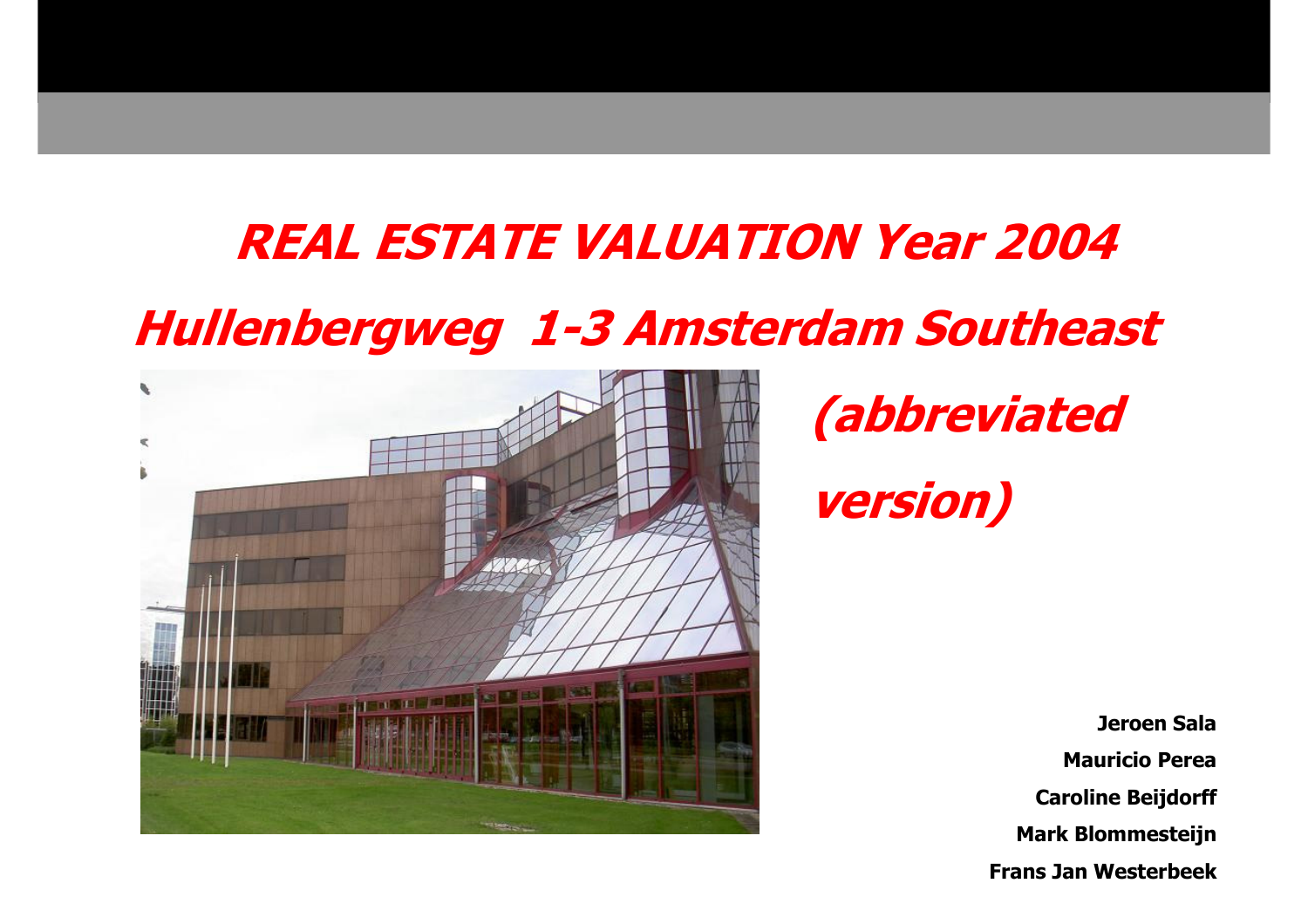### **content**

| $\mathbf{1}$   | Demand side                  |
|----------------|------------------------------|
|                | <b>2</b> Supply side         |
| 3              | Architecture/construction    |
| 4              | <b>Location</b>              |
| 5.             | <b>Amenities</b>             |
| 6              | <b>Ownership/ Government</b> |
| $\overline{I}$ | <b>Financial</b>             |
| 8              | <b>Source of information</b> |
| 9              | <b>Questions?</b>            |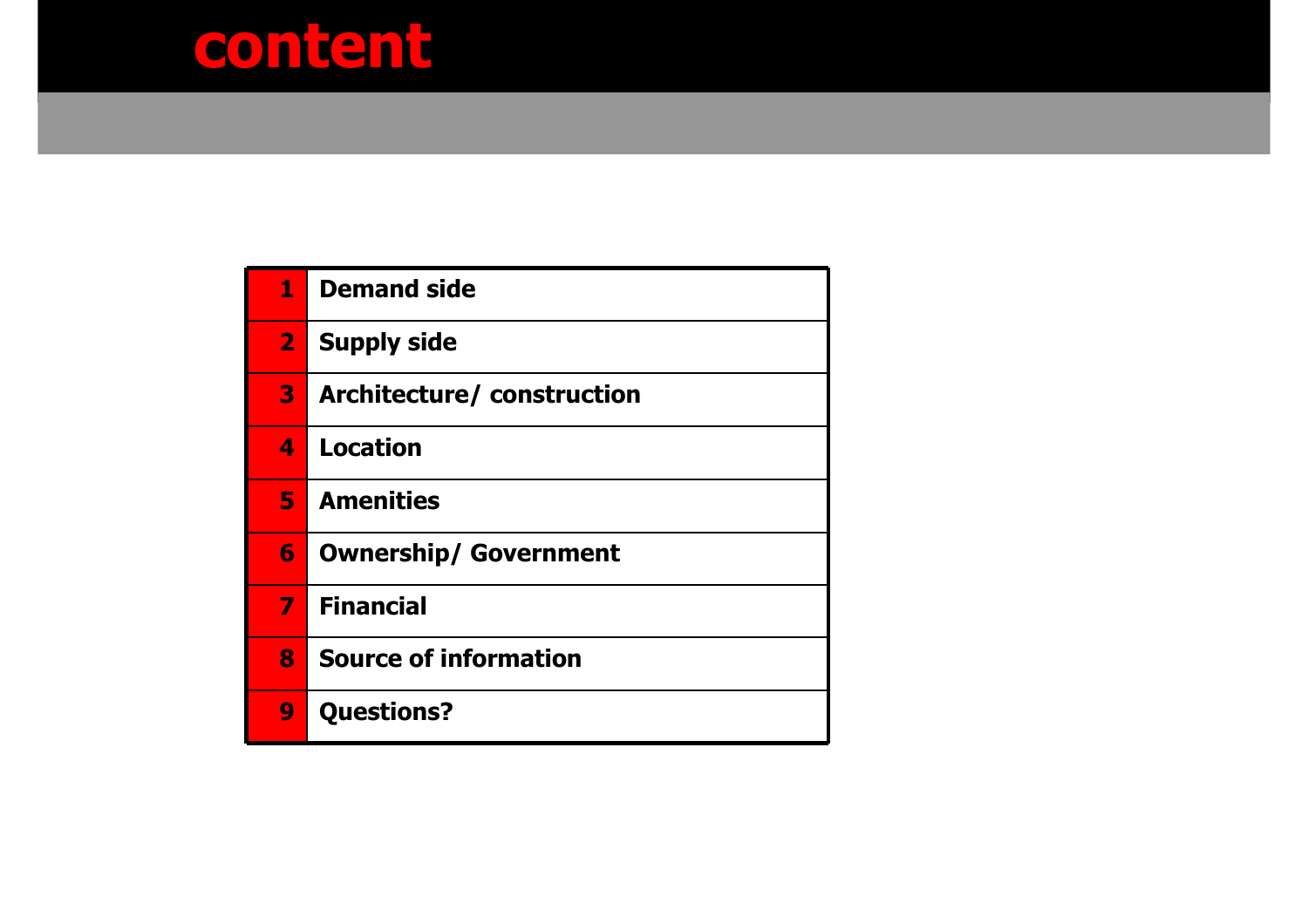### **1. Demand side**

- Yearly 15-20% of rental contracts expire or are renewed;
- Office uptake is at the moment mainly replacement. Tenants often move to new, cheaper, better quality and mainly smaller office spaces, leaving behind a larger office than they go to;
- Demand is mainly a replacement demand. Companies are not expanding a lot;
- The market is mainly dictated by demand, whereby rent free periods of up to two years on a contract of 10 years are not uncommon;
- The last couple over months there have been a number of large letting transactions.

| <b>Place</b> | <b>Location</b> | Tenant/buyer       | m <sup>2</sup> |
|--------------|-----------------|--------------------|----------------|
| Amsterdam    | <b>Zuidoost</b> | <b>Sanoma</b>      | 9,100          |
| Amsterdam    | Riekerpolder    | <b>ACN Europe</b>  | 9,000          |
| Amsterdam    | Buitenveldert   | Vrije universiteit | 7,100          |
| Amsterdam    | Wibautstraat    | Financieel dagblad | 5,000          |
| Amsterdam    | Orlyplein       | ING bank           | 4,300          |
|              |                 |                    |                |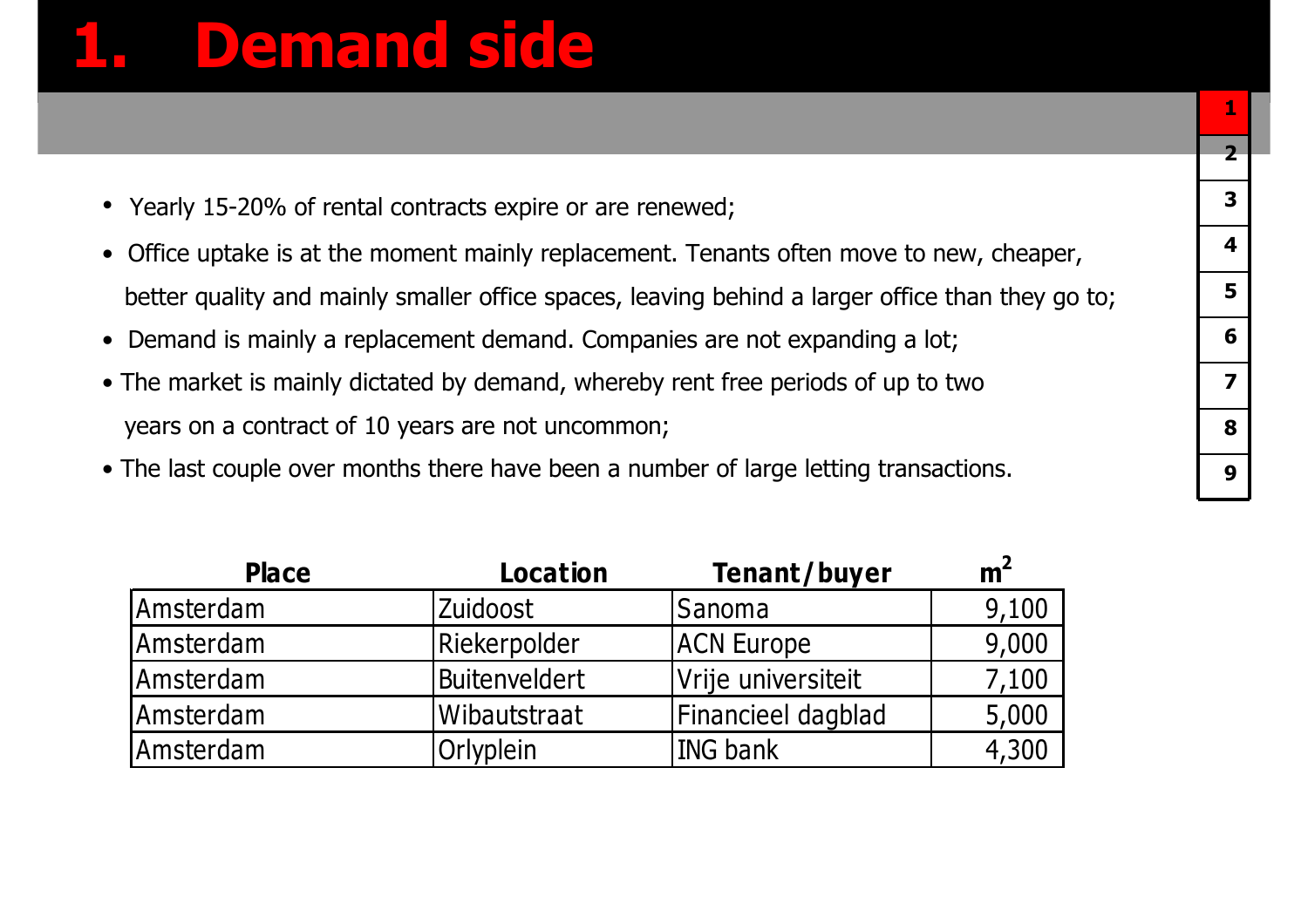## **1. Demand side**

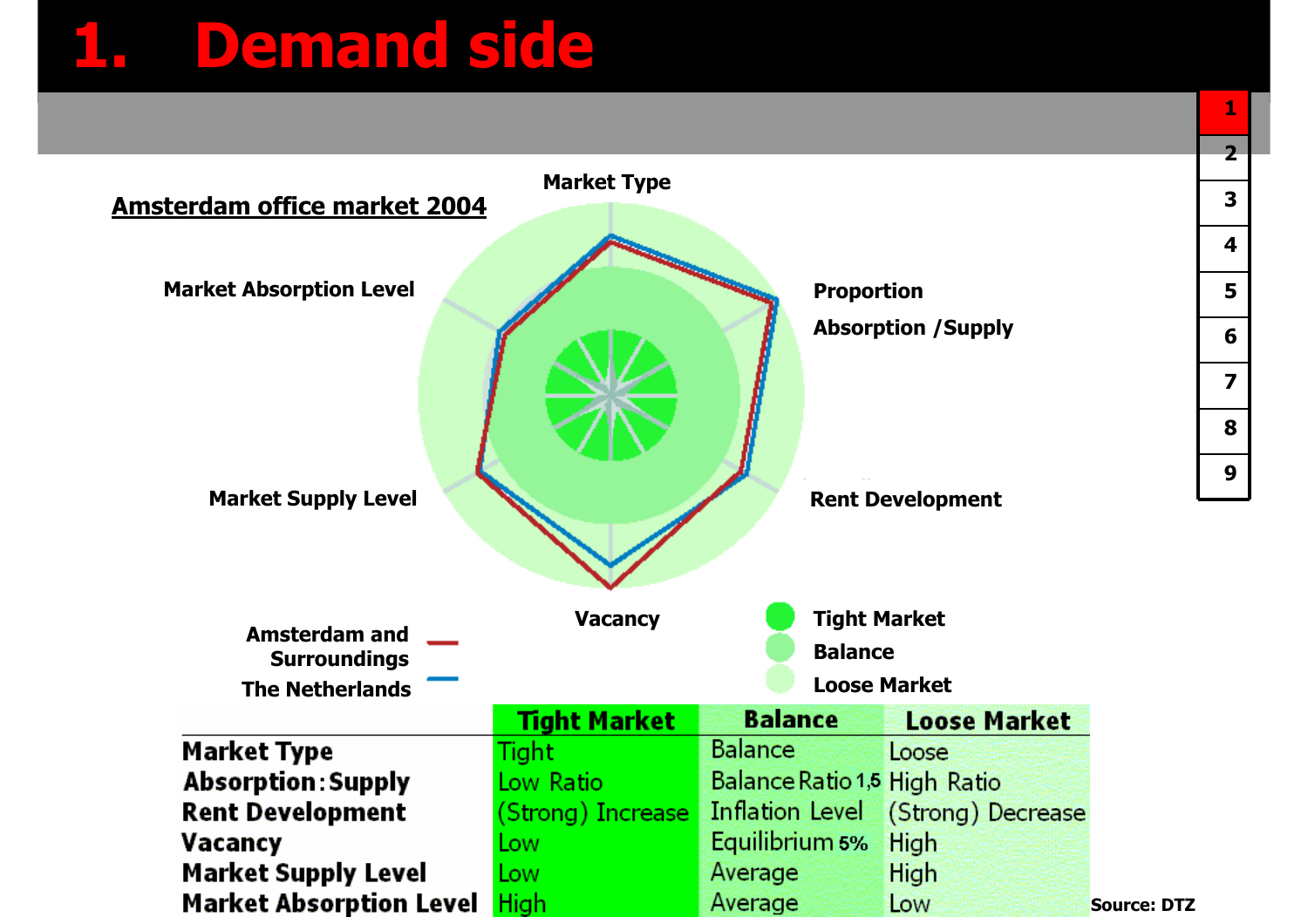# **2. Supply side**

#### **Current supply Building**

| <b>Name building</b>   | <b>Ruby Point</b>                       |
|------------------------|-----------------------------------------|
| <b>Address</b>         | Hullenbergweg 1-3<br>Amsterdam Zuidoost |
| Kind                   | Office                                  |
| Metrage                | 5200 m2 vvo                             |
| Price/m2/y             | € 160,=                                 |
| Parking spaces         | 90                                      |
| Price parking car/year | $€ 800 =$                               |



- Renovation under construction;
- Possibility for turn- key;
- Office floor available from 100 m2.

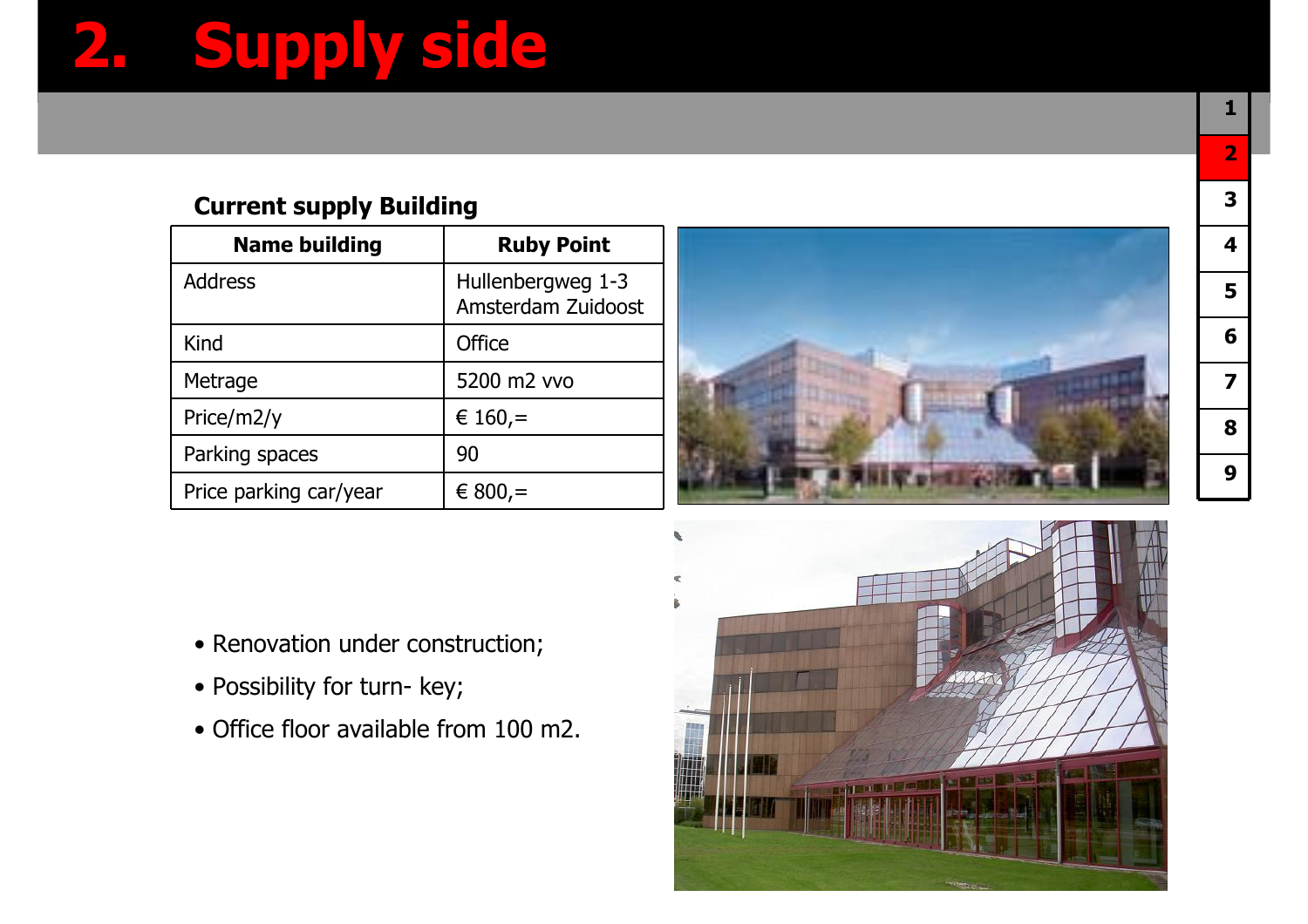# **2. Supply**

#### **Current supply office space**

- Almost 6 million square meters of office supply in greater Amsterdam. This is an expansion of  $15\%$  compared to  $2003$ an expansion of 15% compared to 2003.
- 1 million square meters office space vacant in Amsterdam;
- 30 % vacancy office space in Amsterdam Zuidoost (source dtz);
- Market prices under pressure by sub leases, and over supply;
- Nearby recently developed office buildings are still empty;
- In the nearby future there are no plans for development, but there are notential sites available …potential sites available.

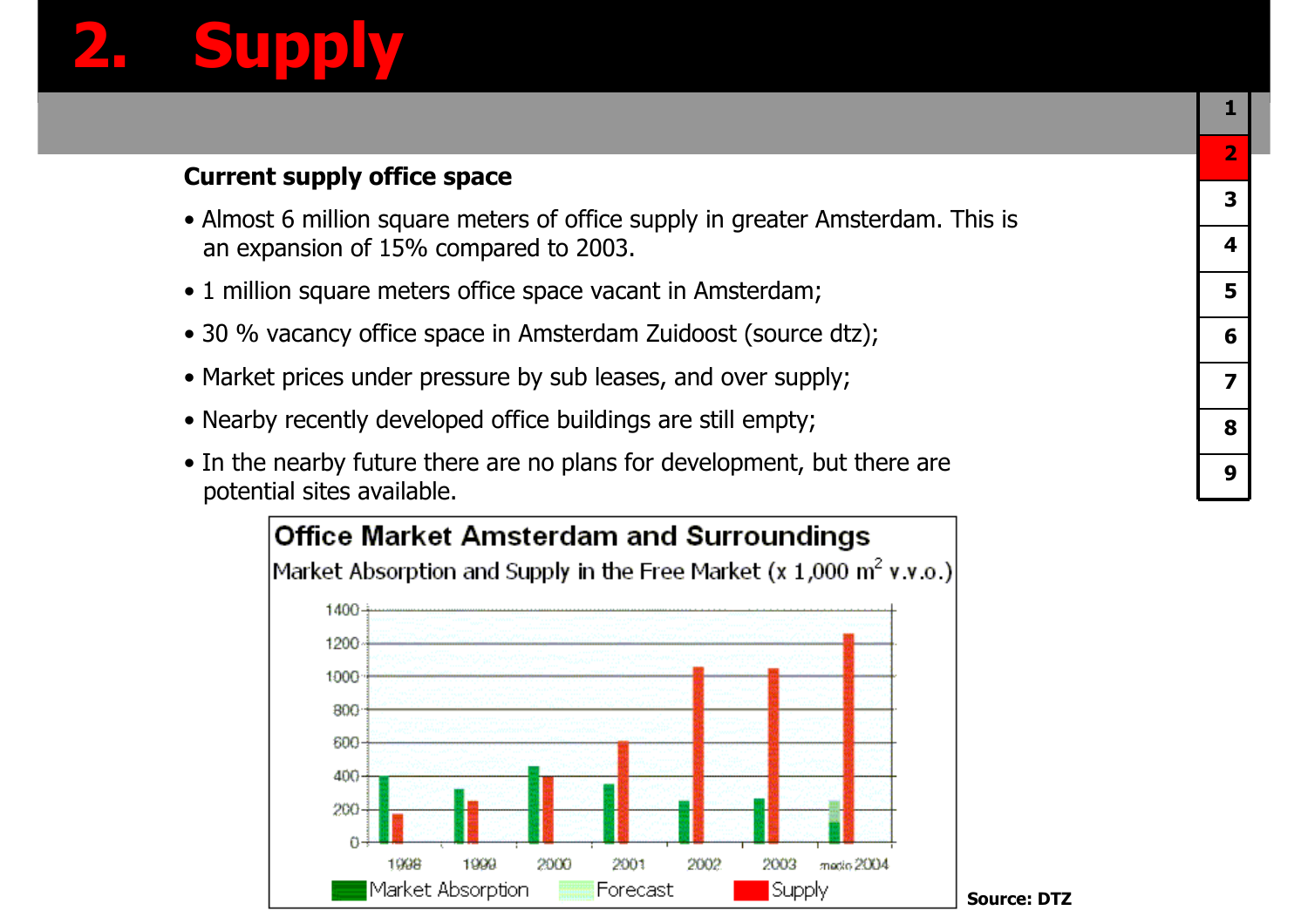# **2. Supply**

#### **Comparable buildings on same location**



| <b>Name building</b>      | <b>Crown Buildings</b>   |
|---------------------------|--------------------------|
| <b>Address</b>            | Hullenbergweg<br>353-383 |
| Kind                      | <b>Office</b>            |
| Metrage                   | 665 m2 vvo               |
| Price/m2/y                | € 165                    |
| Parking spaces            | 7                        |
| Price parking<br>car/year | € 1.135                  |



| 2 |
|---|
| 3 |
| 4 |
| 5 |
| 6 |
| 7 |
| 8 |
| 9 |

**1**

| <b>Name building</b>   | <b>Versatel</b>        |
|------------------------|------------------------|
| <b>Address</b>         | Hullenbergweg<br>81-93 |
| Kind                   | Office                 |
| Metrage                | 5.625 m2 vvo           |
| Price/m2/y             | € 182                  |
| Parking spaces         | 88                     |
| Price parking car/year | € 1.135                |

| <b>Name building</b>   |                          |
|------------------------|--------------------------|
| <b>Address</b>         | Hullenbergweg<br>413-419 |
| Kind                   | <b>Office</b>            |
| Metrage                | 883 m2 vvo               |
| Price/m2/y             | € 150                    |
| Parking spaces         | 11                       |
| Price parking car/year | € 1.250                  |

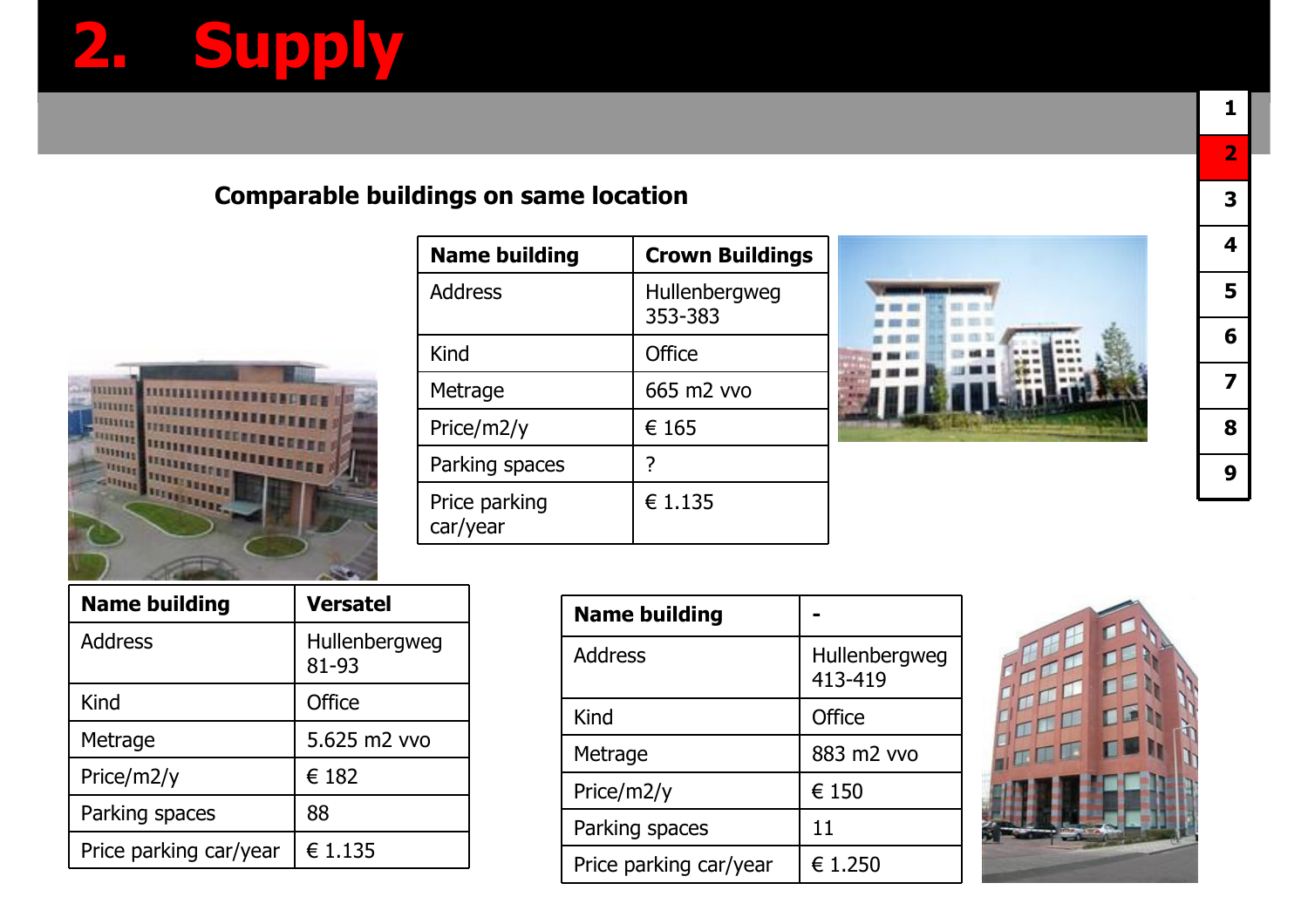#### **Comparable rent prices office locations in Amsterdam(euro/m2/year)**

| Location                    | from  | till  |
|-----------------------------|-------|-------|
| <b>Amstel Business Park</b> | € 90  | € 160 |
| <b>Buitenveldert</b>        | € 170 | € 240 |
| Centre                      | € 150 | € 250 |
| De Omval                    | € 240 | € 350 |
| Riekerpolder                | € 150 | € 200 |
| Sloterdijk                  | € 140 | € 180 |
| Westas                      | € 140 | € 180 |
| Zuid                        | € 180 | € 325 |
| <b>Zuidas</b>               | € 250 | € 350 |
| Zuidoost                    | € 100 | € 190 |



**Source: DTZ**

#### **Future supply office space**

- Supply sublease is in decline so the market will be more stable, because the owners are doing the renting out, instead off the old users who were subleasing.
- Expected increase in rent price equal to inflation(source dtz);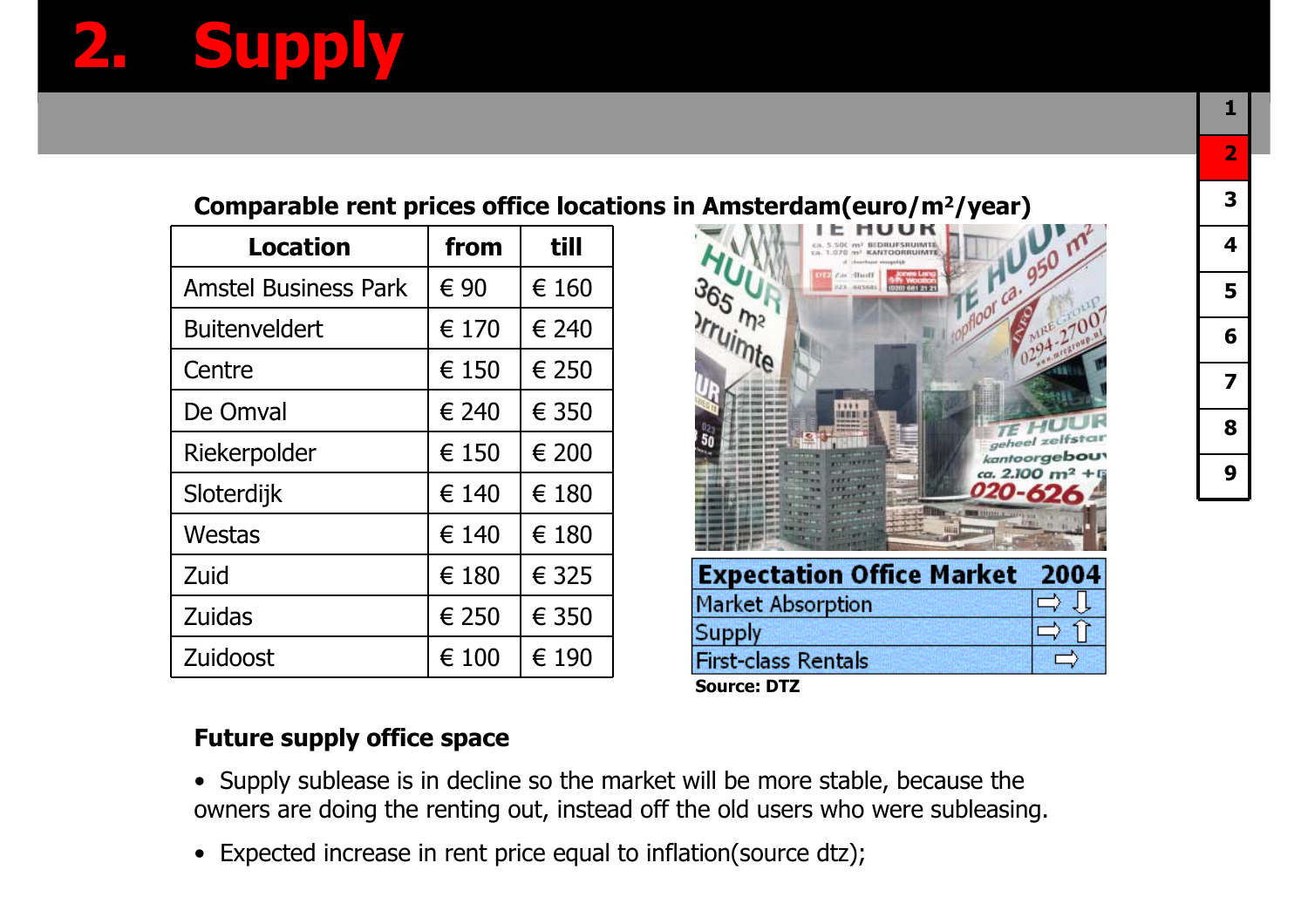## **3. Architecture/ construction**

#### **Construction Installations**

| <b>Foundations</b>   | On piles          |
|----------------------|-------------------|
| <b>Foundations</b>   | Concrete          |
| Construction         | Concrete          |
| <b>Facades</b>       | Nature stone      |
| <b>Roofs</b>         | <b>Bituminous</b> |
| <b>Window frames</b> | Synthetic         |
| <b>Floors</b>        | Concrete          |
| <b>Stairs</b>        | Concrete          |
| Ceilings             | Ceiling panels    |
| Double glazing       | All               |

| Elevator                      | Yes        | average |
|-------------------------------|------------|---------|
| Central Heating/cooling       | Yes        | average |
| Sprinkler system              | No         |         |
| <b>Mechanical Ventilation</b> | <b>New</b> | good    |
| <b>Floor Insulation</b>       | Yes        | average |
| <b>Facade Insulation</b>      | Yes        | average |
| <b>Roof Insulation</b>        | Yes        | average |
| Kitchen equipment             | Yes        | basic   |
| <b>Toilets</b>                | Yes        | average |
|                               |            |         |

- At the moment they are restoring the building complete on the inside.
- There are some defects on the outside of the building: colour of window frames, disconnecting parts.
- The building is suitable for division taking into account elevators and sanitary fittings.
- The minimum size of a unit is 100 m2.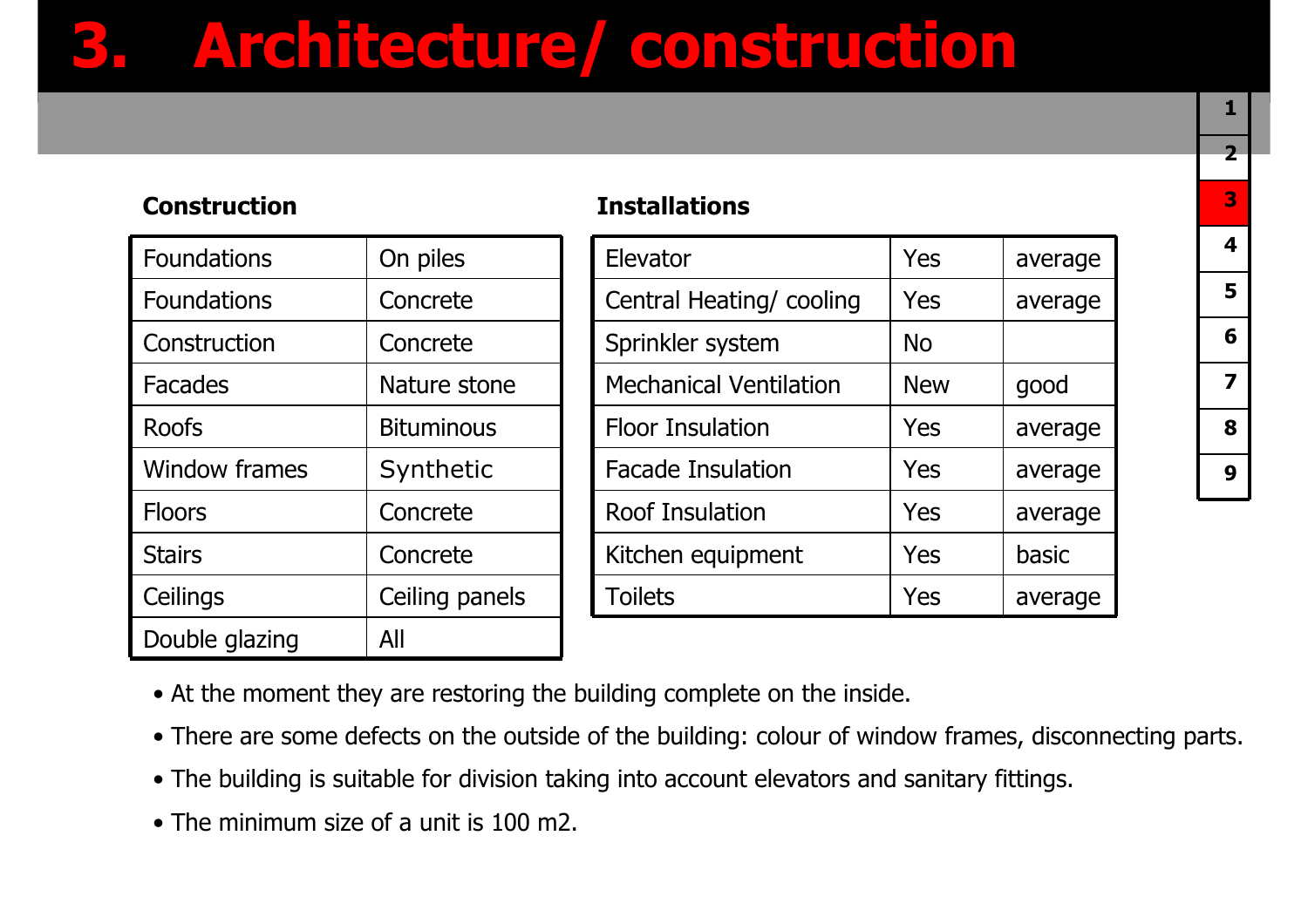## **4. Location**







- The building is on a corner location on the main<br>road trough the business area road trough the business area.
- Nearby main traffic roads A2 and A9 and main<br>…road to city centre: road to city centre;
- Nearby big companies like: NCR, Ikea, Cisco, Versatel, Honeywell en Ahrend.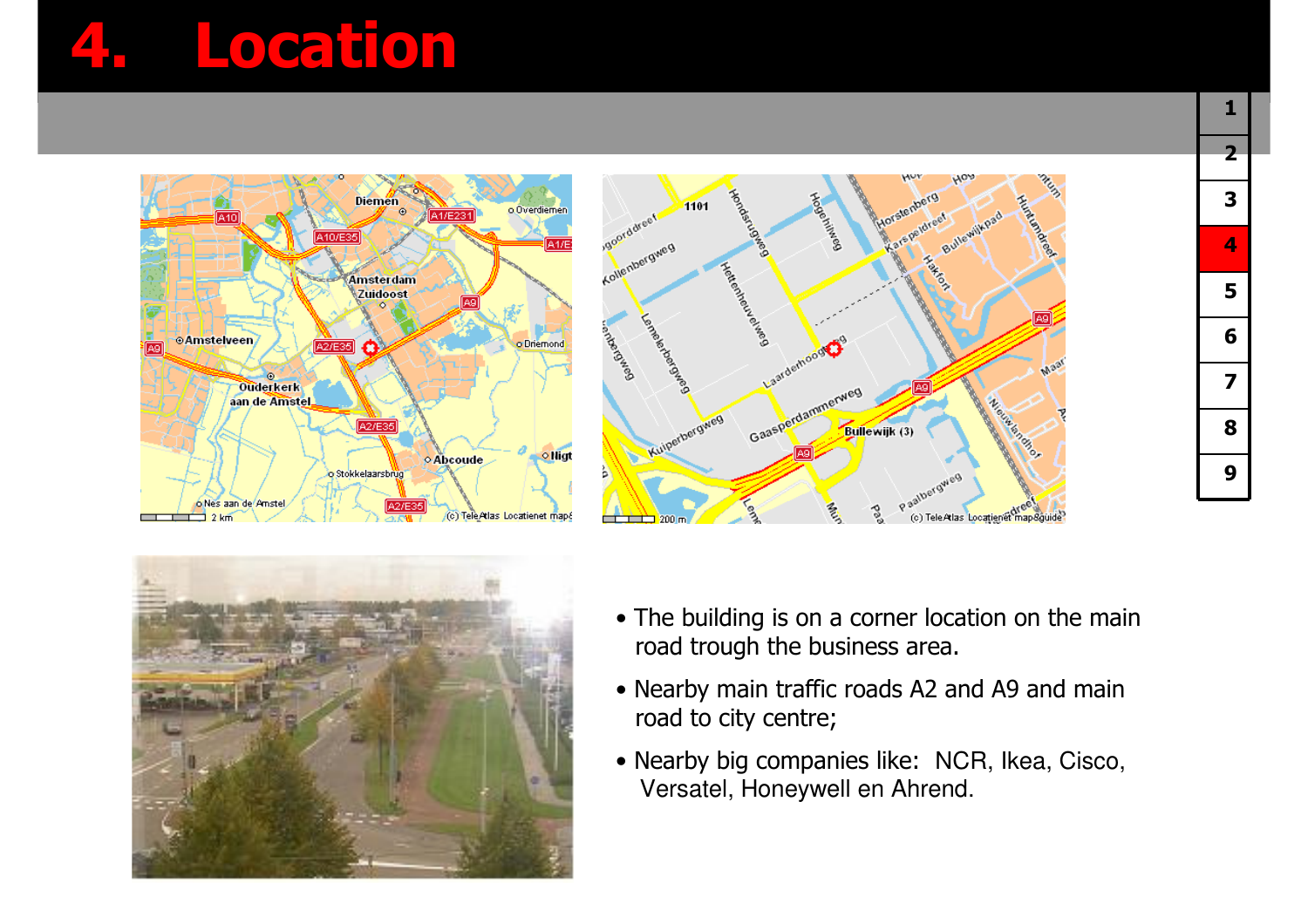## **5. Amenities**

| <b>Car Accessibility</b>       | Five Minutes drive from the A9 and A2                                                   |
|--------------------------------|-----------------------------------------------------------------------------------------|
|                                | Building lies on the Main Road                                                          |
| <b>Parking</b>                 |                                                                                         |
| Public road                    | <b>None</b>                                                                             |
| Private terrain                | 90 Parking lots                                                                         |
| Private parking garage         | Bullewijk & Bijlmer (10-15 min walk: parking lots for $\epsilon$ 31 per month)          |
| Public parking garage          | Arena (10 min walk: 4300 parking lots for $\epsilon$ 14.50 to $\epsilon$ 19.00 per day) |
| <b>Public Transport</b>        |                                                                                         |
| <b>NS Intercity</b>            | Duivendrecht (20 min walk)                                                              |
| <b>NS Stop Train</b>           | Bijlmer (10 min walk)                                                                   |
| Metro                          | Bullewijk (max 5 min walk)                                                              |
| <b>Bus</b>                     | Bus stop (max 5 min walk) with three busses going to different stations                 |
| <b>Catering Establishments</b> |                                                                                         |
| Lunchroom                      | Ikea, McDonalds, La Place (5 min walk)                                                  |
| Restaurant                     | In the Amsterdamse Poort (10-15 min walk)                                               |
| Café/Bar                       | Arena Boulevard                                                                         |
| Hotel                          | A Couple Within 5 km                                                                    |
| <b>Shops</b>                   |                                                                                         |
| <b>Next Door</b>               | Ikea                                                                                    |
| 10-15 min walk                 | Villa Arena, Arena Boulevard, Amsterdamse Poort                                         |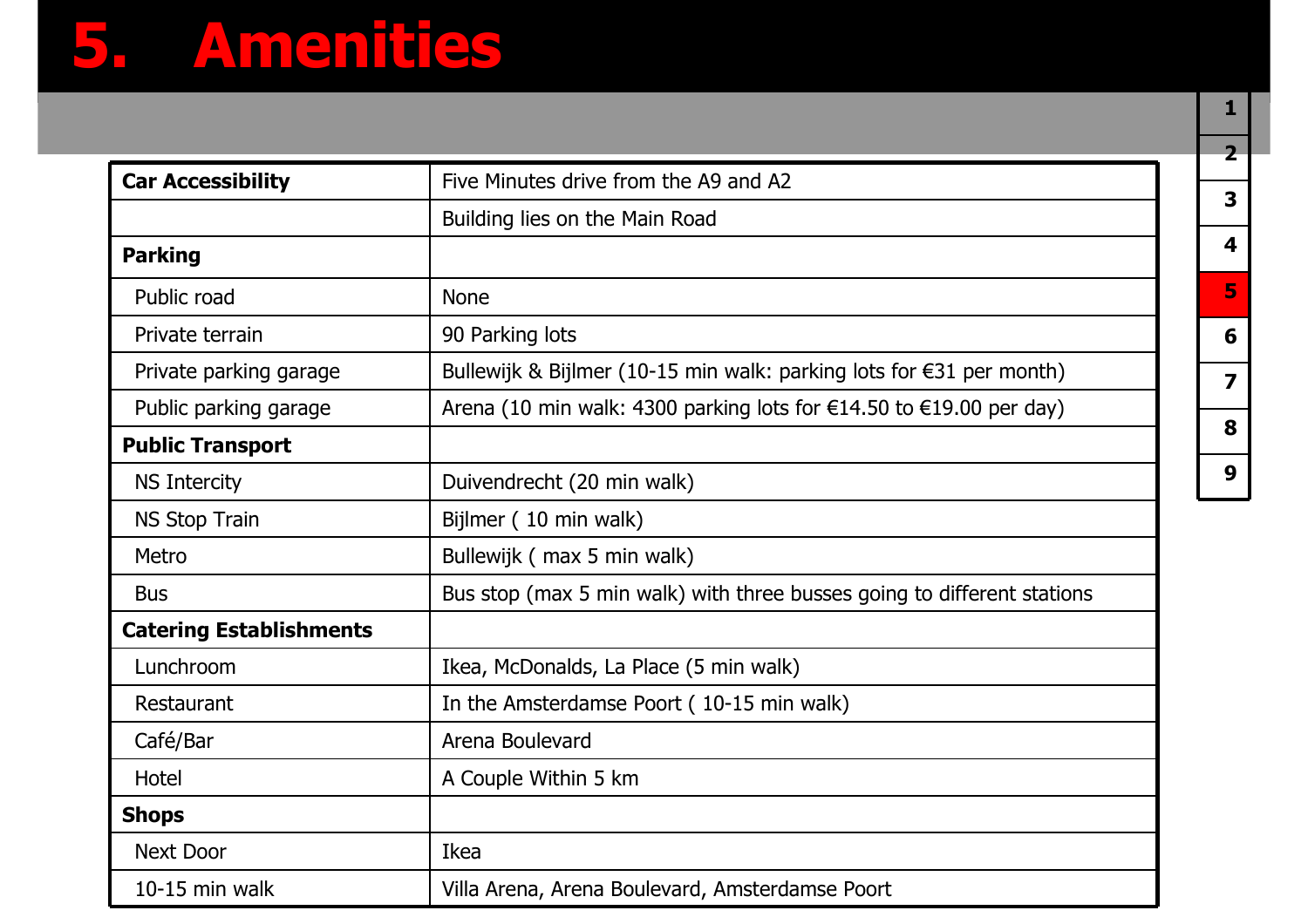## **6. Ownership/ Government**

#### **Ownership**

- The building is owned by a Swedish investment company;
- First/last occupier was FIAT (1980 till 2003).

#### **Policies by Government**

- Parking on own plot;
- There is a long lease situation on the plot since 1980 for 50 years;
- There are standard taxes like WOZ and other local taxes.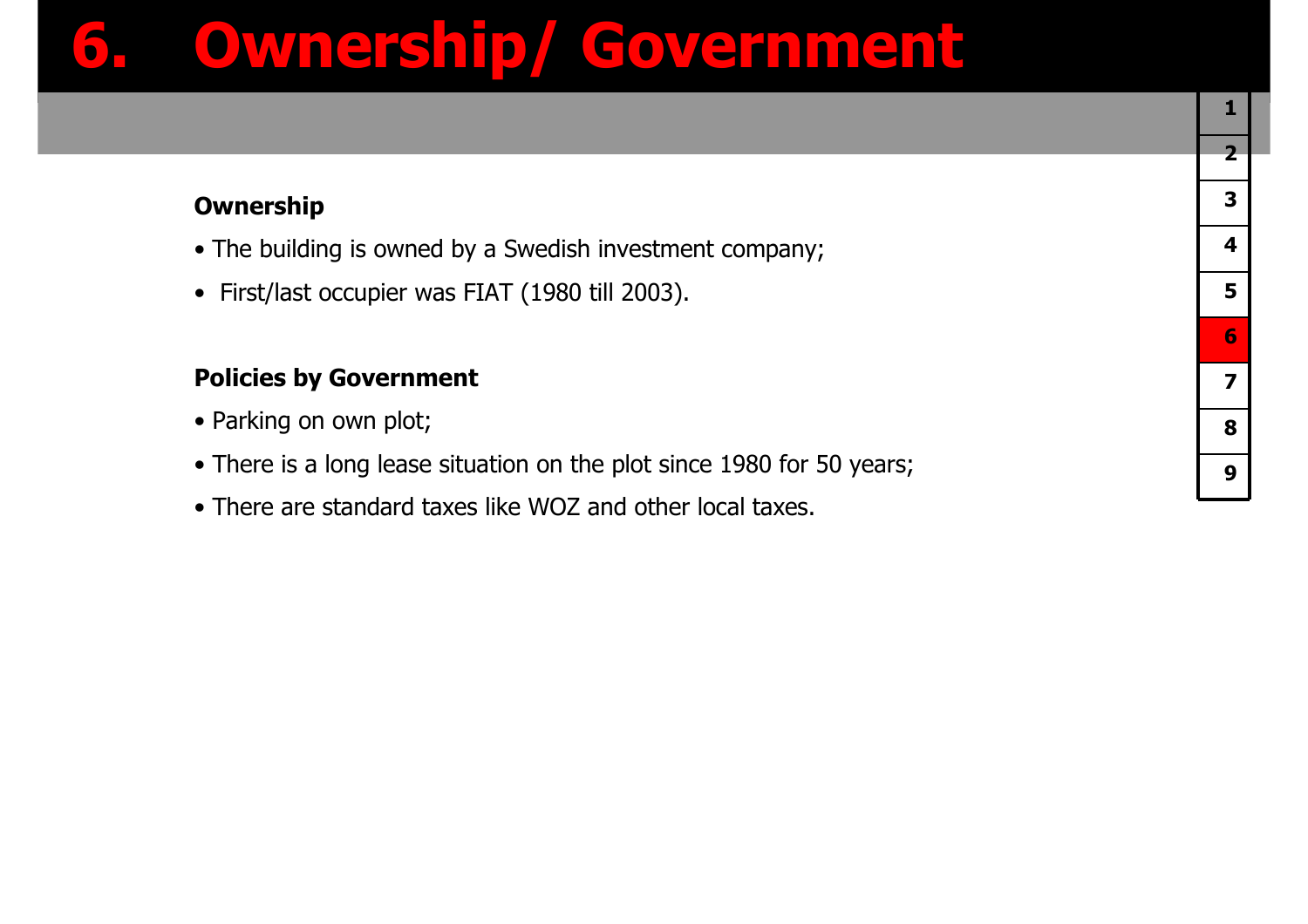## **7. Financial, Assumptions**



Source: Onderzoek en Statistiek, Gemeente Amsterdam

#### **Equilibrium vacancy**

5% in Equilibrium Source: DTZ Zadelhoff

#### **Inflation rate**

2% Target Rate ECB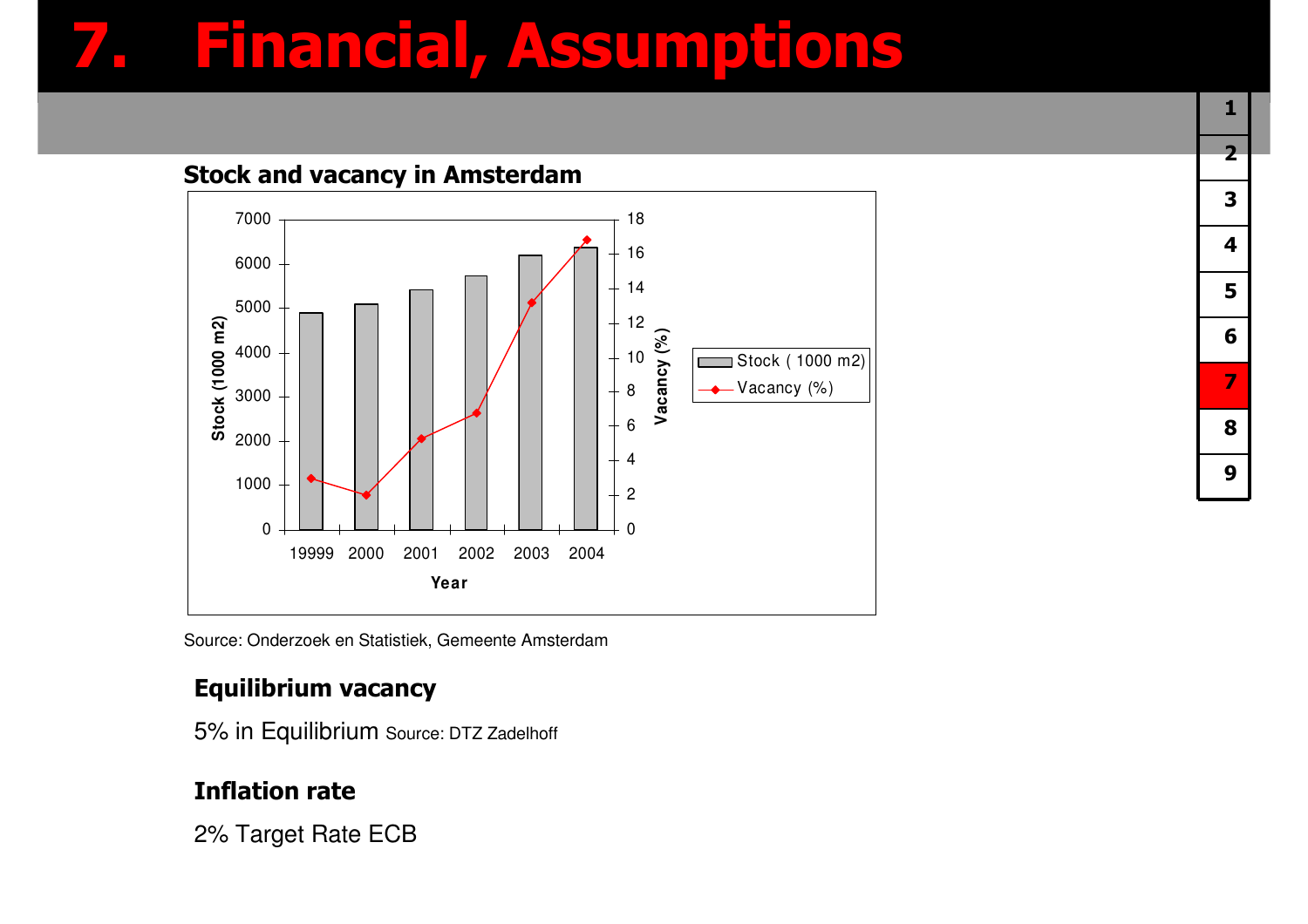### **7. Financial , Assumptions**

#### **Capitalization Rate**



Source: Troostwijk Groep

#### **Parking places are taken as rented in relation with rented m2**

Gross initial yield 8,49 %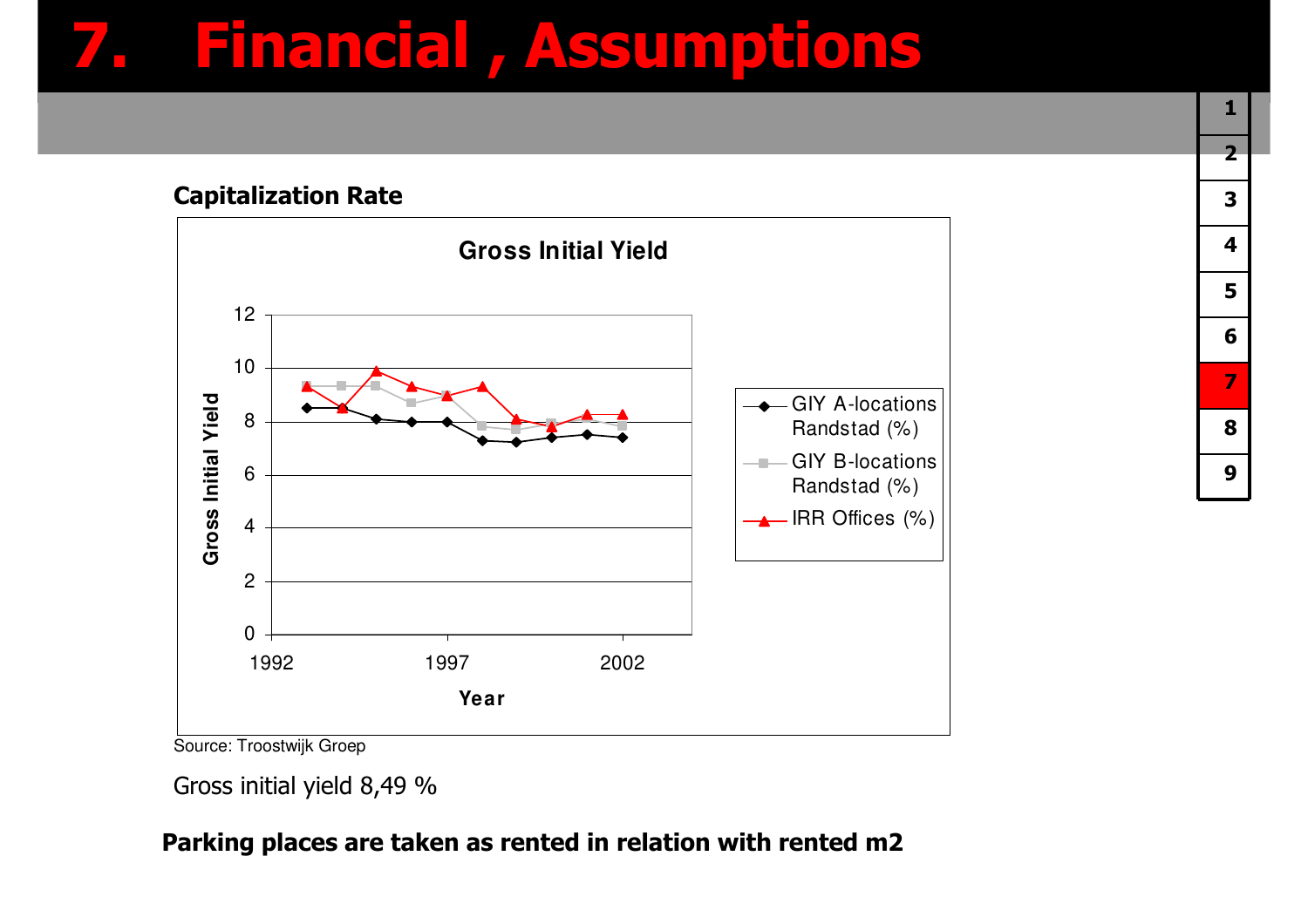## **7. Financial , Assumptions**



#### **Operating costs as a percentage of gross income**

Source: ROZ/IPD

Average of 14% for operating costs (including normal maintenance)

### **Rent Holiday**

2 yrs per 10 yrsSource: CBRE.nl & DTZ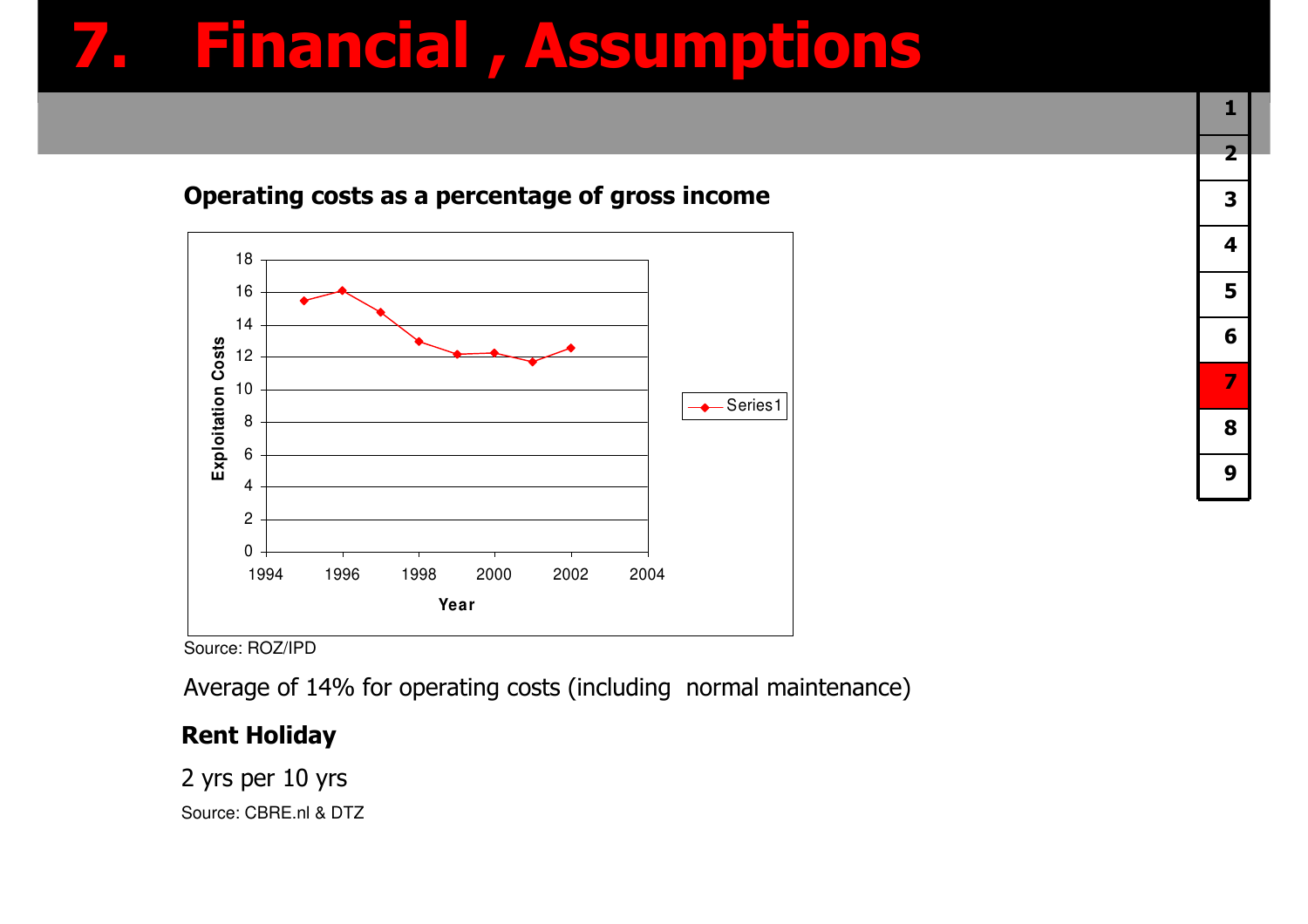## **7. Financial**

#### **3 scenarios:**

|                             | realistic | pessimistic | optimistic |
|-----------------------------|-----------|-------------|------------|
| Vacancy                     | 30%       | 20%         | 5%         |
| In Equilibrium              | 5%        | 5%          | 5%         |
| Decrease in vacancy         | 2%        | 0%          | 0%         |
| <b>Rent Holiday</b>         | 20%       | 20%         | 5%         |
|                             | decrease  |             |            |
| <b>Capitalization Rate</b>  | 9,49%     | 9,49%       | 9,49%      |
| <b>Offices</b>              | 8,49%     | 8,49%       | 8,49%      |
| <b>Specific Object Risk</b> | 1,00%     | 1,00%       | 1,00%      |
| <b>Going Out Cap Rate</b>   | 15%       |             | 15%        |
| <b>ERV Growth</b>           | 2,0%      | 1,5%        | 2,5%       |
| <b>Inflation</b>            | 2,0%      | 2,0%        | 2,0%       |
| Growth above Inflation      | 0,0%      | $-0,5%$     | 0,5%       |
| Depreciation in years       | 25        | 25          | 25         |
| <b>Operating costs</b>      | 14%       | 14%         | 14%        |
| <b>Yearly Increase</b>      | 0,50%     | 0,75%       |            |
|                             |           |             |            |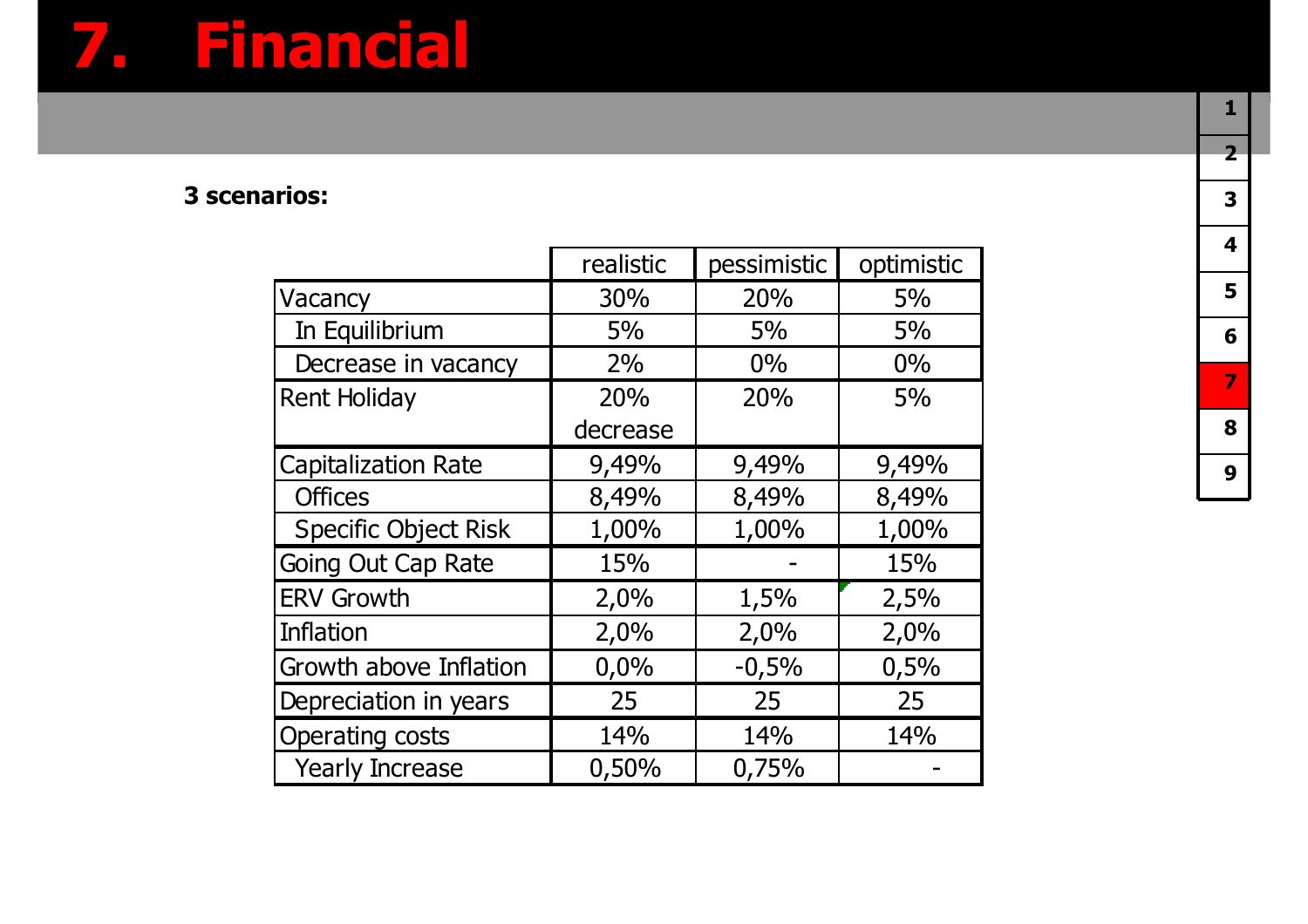## **7. Financial**

#### **Two assumed situations**

#### **Rental data**

| Metrage                         | $5200m^2$         |
|---------------------------------|-------------------|
| Price per m2 per year           | € 160             |
| Minimum floor rental            | 100m <sup>2</sup> |
| Number of parking lots          | 90                |
| Price per parking lot each year | $\epsilon$ 800    |
|                                 |                   |

| Case 1 |
|--------|
| Empt   |

|                                       |                               | <b>Case 2</b> Metrage   Price per m2/Y |            |
|---------------------------------------|-------------------------------|----------------------------------------|------------|
|                                       | Tenant $1$ 3000m <sup>2</sup> | € 200                                  | 2003-2008  |
|                                       | Tenant $2$ 1000 $\text{m}^2$  | € 220                                  | 12003-2009 |
| Which means Vacant 1200m <sup>2</sup> |                               | 23%                                    |            |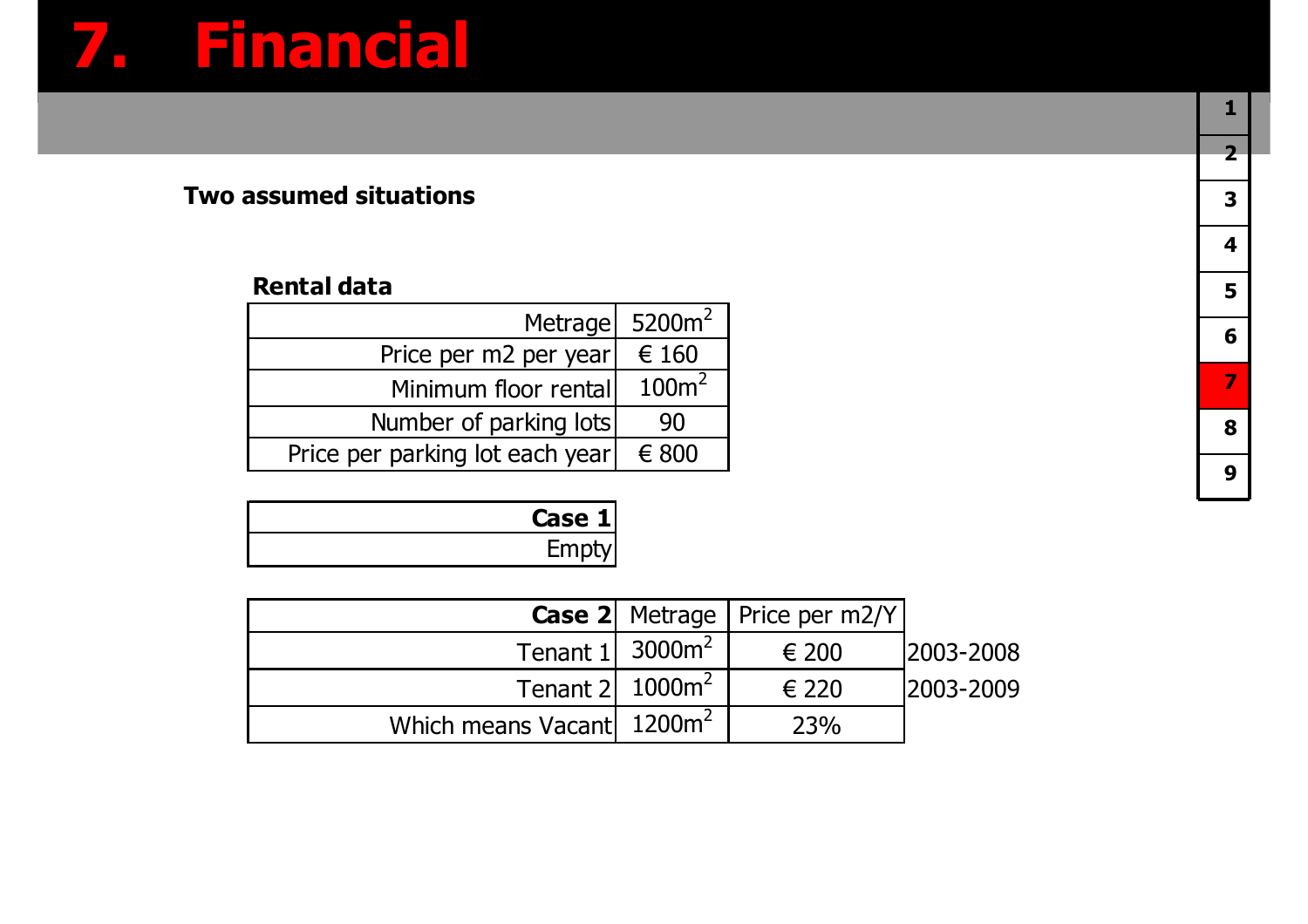### **7. Financial Conclusion**

|             | Case 1    | Case 2 |           |  |  |
|-------------|-----------|--------|-----------|--|--|
| Realistic   | 5.780.944 |        | 6.518.128 |  |  |
| Pessimistic | 4.604.470 |        | 5.584.312 |  |  |
| Optimistic  | 8.688.653 |        | 9.648.876 |  |  |

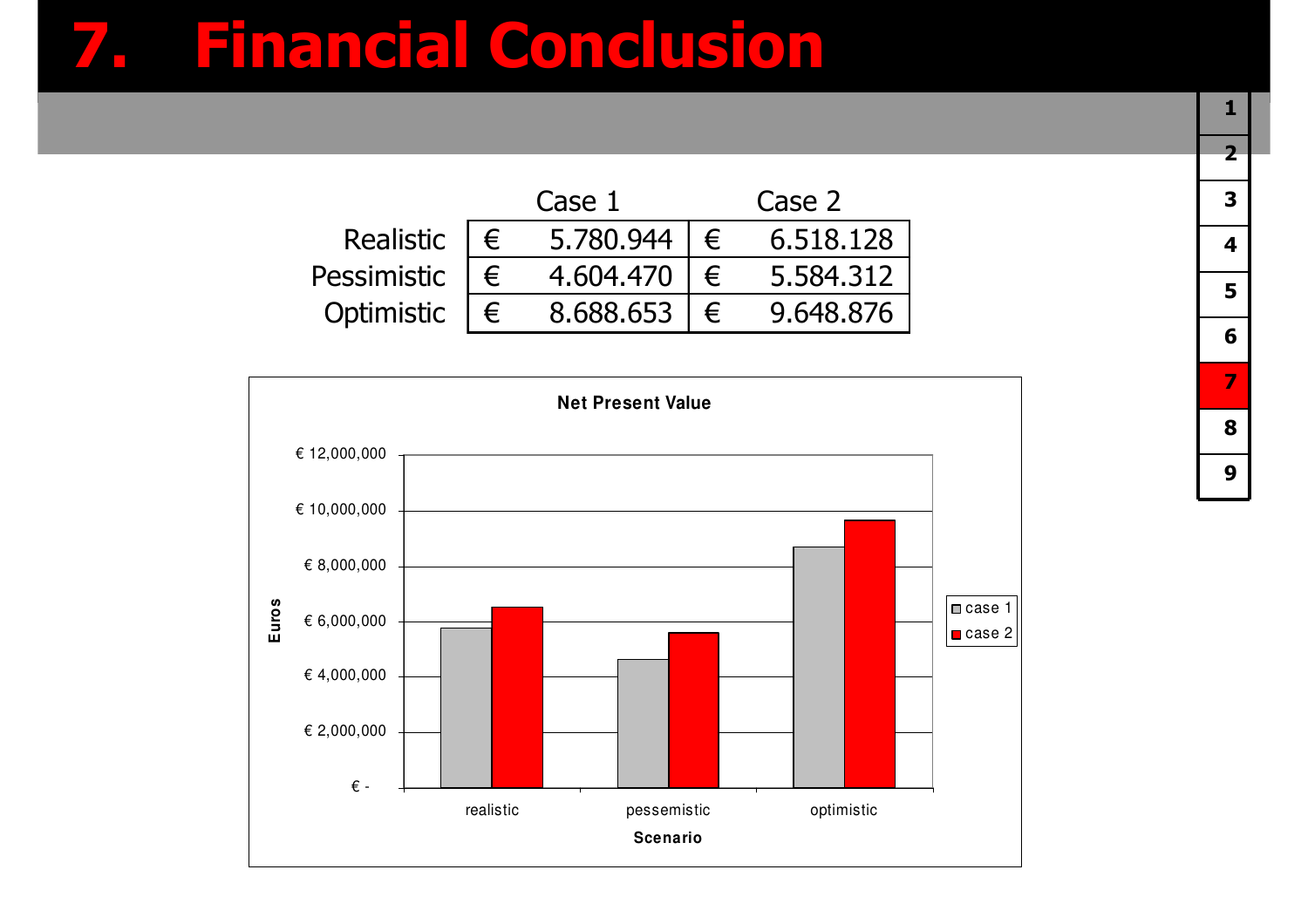### **8. Sources**

- **www.dtz.nl;**
- **www.amsterdam.nl;**
- **www.cbre.nl;**
- **www.vastgoedkennis.nl;**
- **www.troostwijk.nl;**
- **www.rozindex.nl;**
- **Lectures valuation and investment;**
- **K.M. Lusht,1997, Real Estate Valuation;**
- **W.H. Rees, 2000, principles into practice;**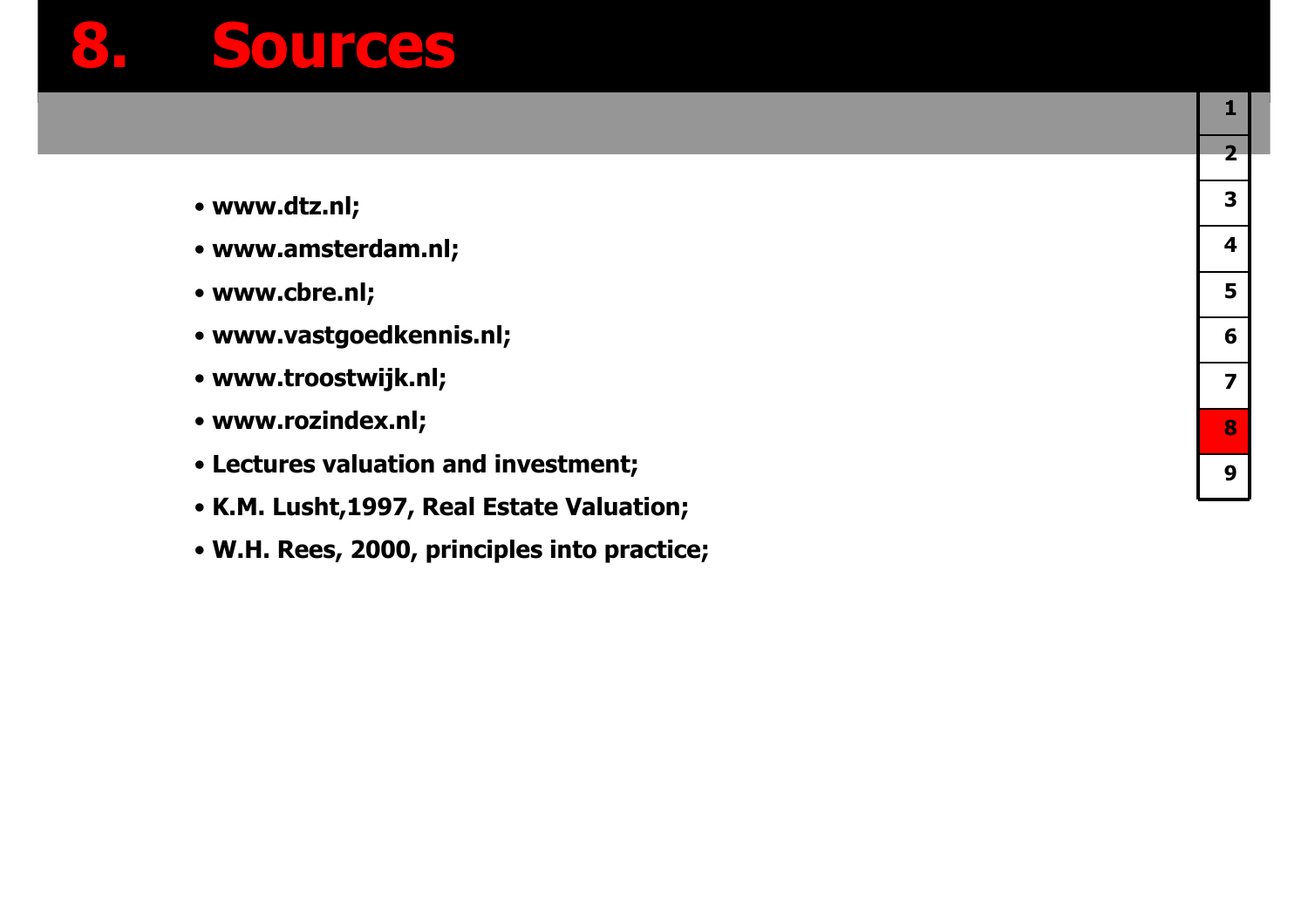## **9. Questions?**